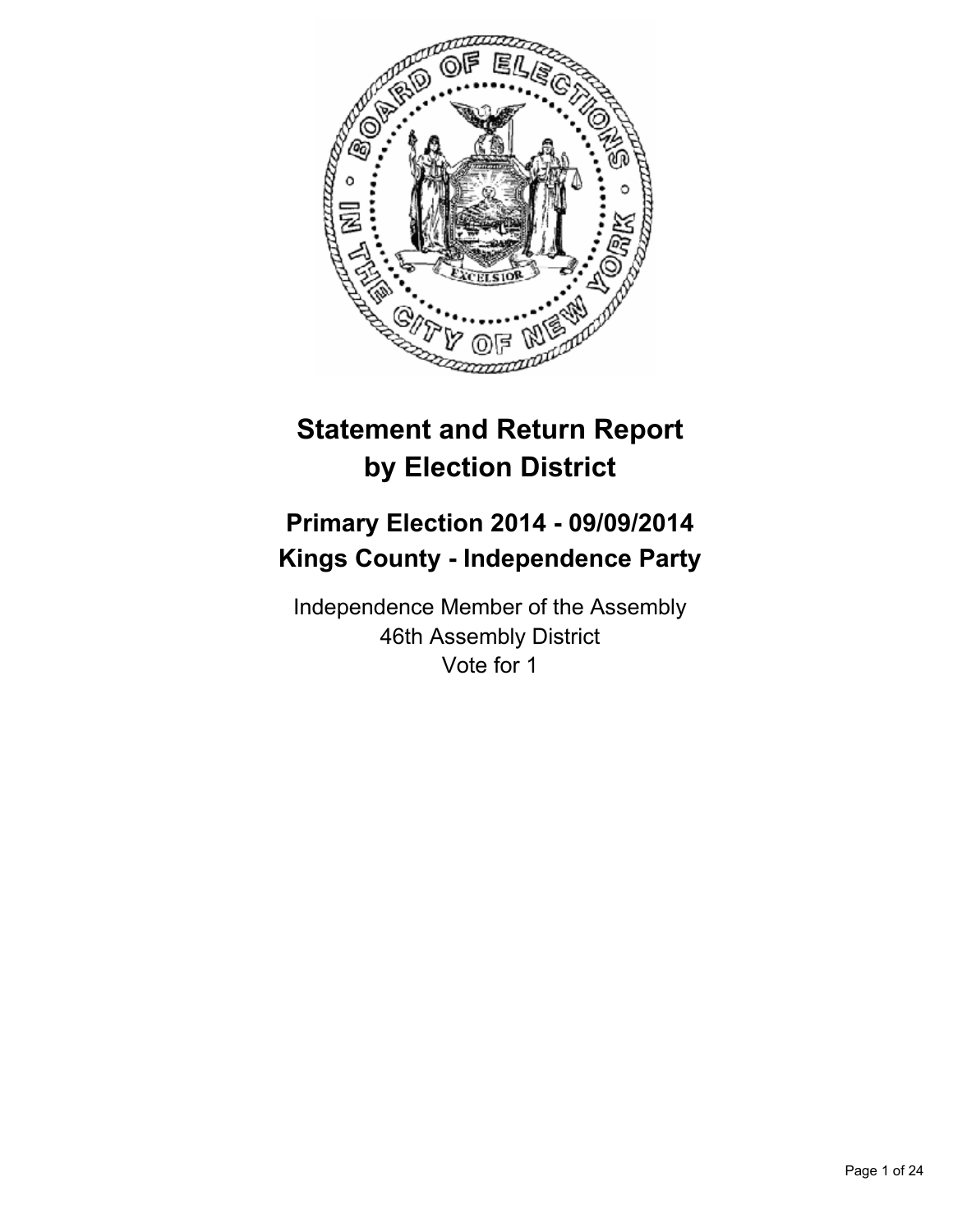

| <b>EMERGENCY</b>                                         | 0            |
|----------------------------------------------------------|--------------|
| ABSENTEE/MILITARY                                        | 0            |
| <b>FEDERAL</b>                                           | 0            |
| <b>AFFIDAVIT</b>                                         | 0            |
| <b>Total Ballots</b>                                     | $\mathbf{2}$ |
| Less - Inapplicable Federal/Special Presidential Ballots | 0            |
| <b>Total Applicable Ballots</b>                          | $\mathbf{2}$ |
| ALEC BROOK-KRASNY                                        | 0            |
| ANDREW CUOMO (WRITE-IN)                                  |              |
| STAMATIS LILIKAKIS (WRITE-IN)                            |              |
| <b>Total Votes</b>                                       | $\mathbf{2}$ |

## **002/46**

| PUBLIC COUNTER                                           |          |
|----------------------------------------------------------|----------|
| <b>EMERGENCY</b>                                         | 0        |
| ABSENTEE/MILITARY                                        | 0        |
| <b>FEDERAL</b>                                           | 0        |
| <b>AFFIDAVIT</b>                                         | $\Omega$ |
| <b>Total Ballots</b>                                     |          |
| Less - Inapplicable Federal/Special Presidential Ballots | 0        |
| <b>Total Applicable Ballots</b>                          |          |
| ALEC BROOK-KRASNY                                        | 0        |
| STAMATIS LILIKAKIS (WRITE-IN)                            |          |
| <b>Total Votes</b>                                       |          |

| PUBLIC COUNTER                                           | 0 |
|----------------------------------------------------------|---|
| <b>EMERGENCY</b>                                         | 0 |
| ABSENTEE/MILITARY                                        | 0 |
| <b>FEDERAL</b>                                           | 0 |
| <b>AFFIDAVIT</b>                                         | 0 |
| <b>Total Ballots</b>                                     | 0 |
| Less - Inapplicable Federal/Special Presidential Ballots | 0 |
| <b>Total Applicable Ballots</b>                          | 0 |
| ALEC BROOK-KRASNY                                        | 0 |
| <b>Total Votes</b>                                       | 0 |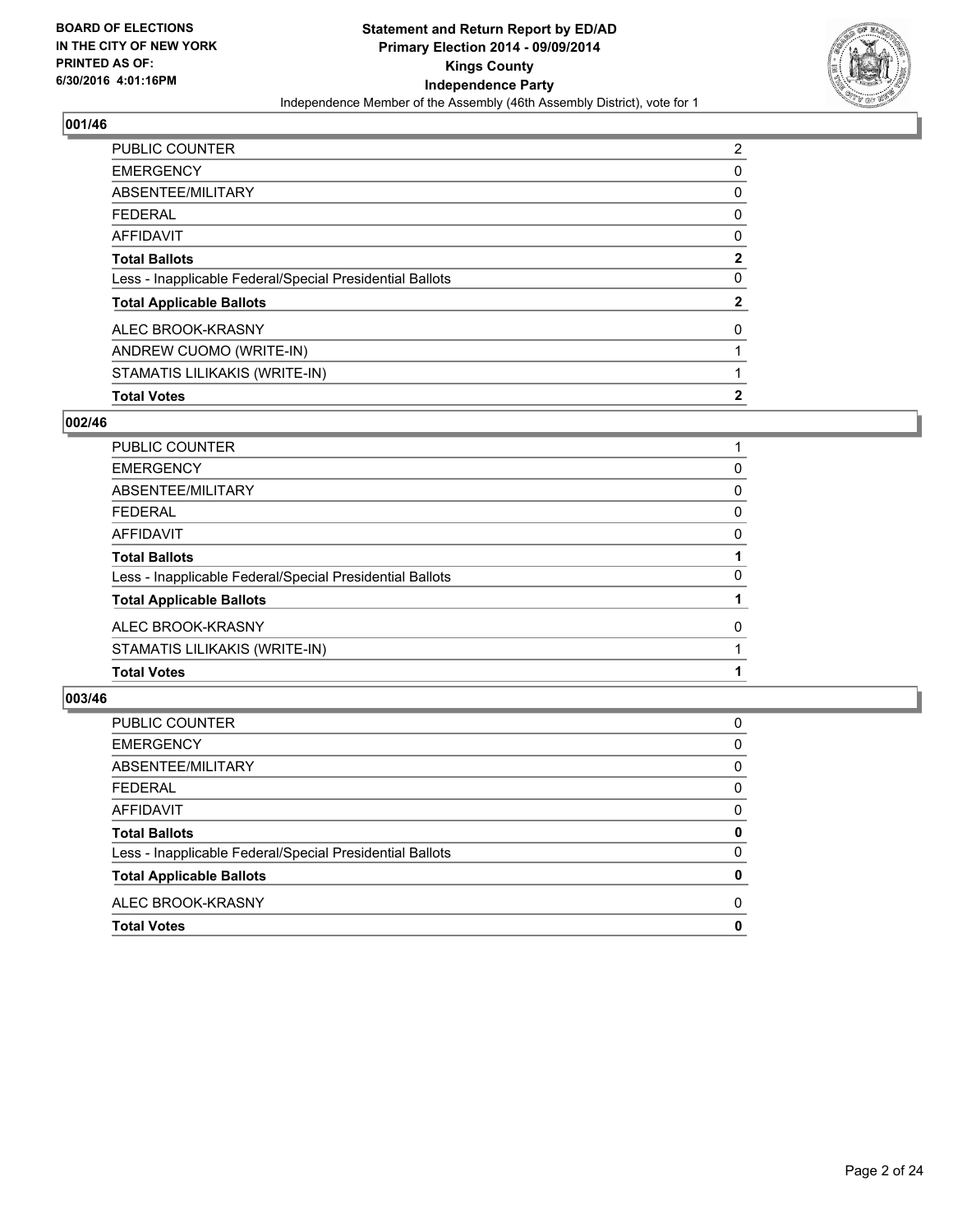

| PUBLIC COUNTER                                           | 0 |
|----------------------------------------------------------|---|
| <b>EMERGENCY</b>                                         | 0 |
| ABSENTEE/MILITARY                                        | 0 |
| FEDERAL                                                  | 0 |
| AFFIDAVIT                                                | 0 |
| <b>Total Ballots</b>                                     | 0 |
| Less - Inapplicable Federal/Special Presidential Ballots | 0 |
| <b>Total Applicable Ballots</b>                          | 0 |
| ALEC BROOK-KRASNY                                        | 0 |
| <b>Total Votes</b>                                       | 0 |

## **005/46**

| PUBLIC COUNTER                                           |   |
|----------------------------------------------------------|---|
| EMERGENCY                                                | 0 |
| ABSENTEE/MILITARY                                        | 0 |
| FEDERAL                                                  | 0 |
| AFFIDAVIT                                                | 0 |
| <b>Total Ballots</b>                                     |   |
| Less - Inapplicable Federal/Special Presidential Ballots | 0 |
| <b>Total Applicable Ballots</b>                          |   |
| ALEC BROOK-KRASNY                                        |   |
| <b>Total Votes</b>                                       |   |
|                                                          |   |

## **006/46**

| <b>PUBLIC COUNTER</b>                                    | 0 |
|----------------------------------------------------------|---|
| <b>EMERGENCY</b>                                         | 0 |
| ABSENTEE/MILITARY                                        | 0 |
| <b>FEDERAL</b>                                           | 0 |
| AFFIDAVIT                                                | 0 |
| <b>Total Ballots</b>                                     | 0 |
| Less - Inapplicable Federal/Special Presidential Ballots | 0 |
| <b>Total Applicable Ballots</b>                          | 0 |
| ALEC BROOK-KRASNY                                        | 0 |
| <b>Total Votes</b>                                       | 0 |
|                                                          |   |

| ALEC BROOK-KRASNY                                        | 2            |
|----------------------------------------------------------|--------------|
| <b>Total Applicable Ballots</b>                          | 2            |
| Less - Inapplicable Federal/Special Presidential Ballots | 0            |
| <b>Total Ballots</b>                                     | $\mathbf{2}$ |
| <b>AFFIDAVIT</b>                                         | 0            |
| <b>FEDERAL</b>                                           | 0            |
| ABSENTEE/MILITARY                                        |              |
| <b>EMERGENCY</b>                                         | 0            |
| PUBLIC COUNTER                                           |              |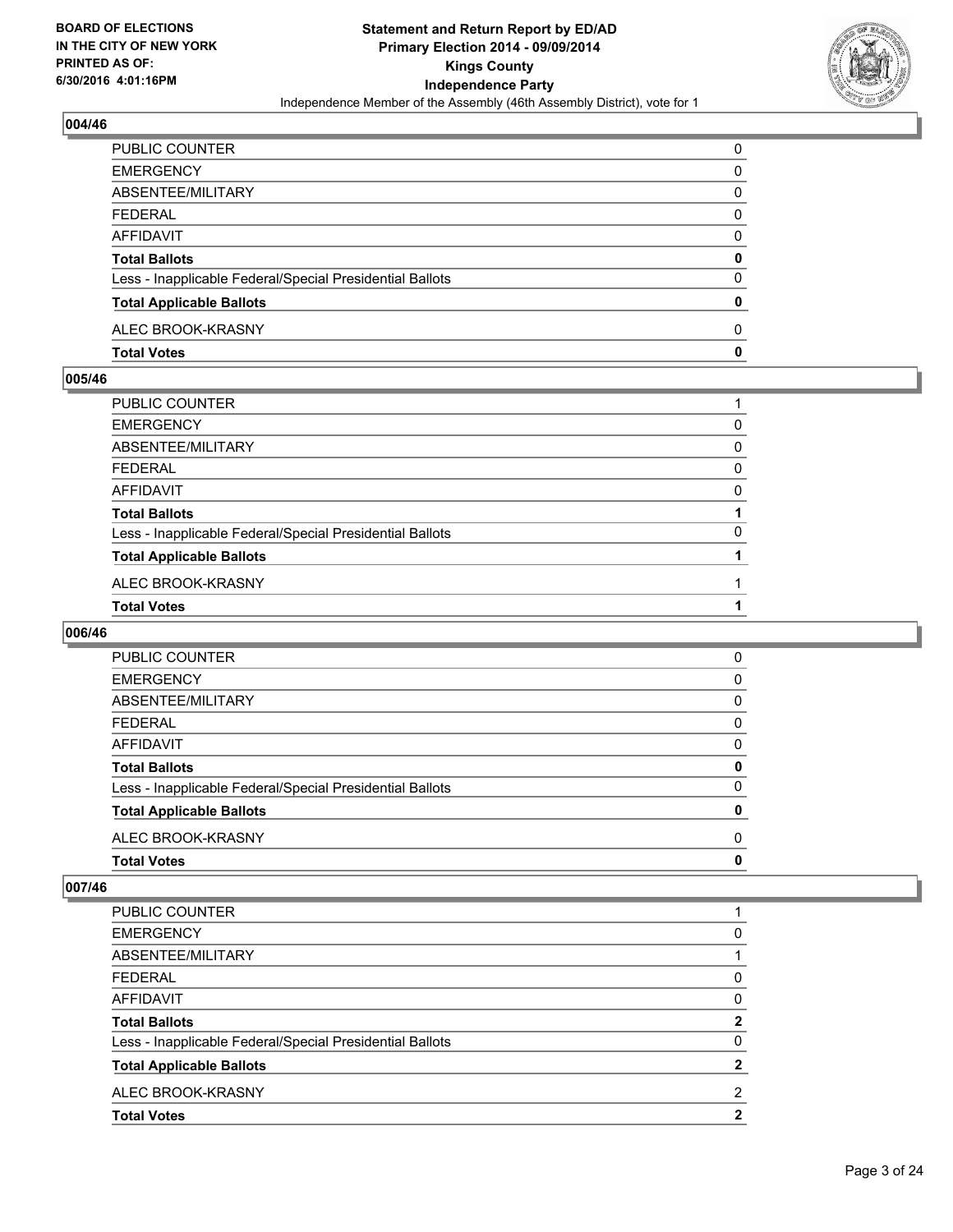

| PUBLIC COUNTER                                           | 0 |
|----------------------------------------------------------|---|
| <b>EMERGENCY</b>                                         | 0 |
| ABSENTEE/MILITARY                                        | 0 |
| FEDERAL                                                  | 0 |
| AFFIDAVIT                                                | 0 |
| <b>Total Ballots</b>                                     | 0 |
| Less - Inapplicable Federal/Special Presidential Ballots | 0 |
| <b>Total Applicable Ballots</b>                          | 0 |
| ALEC BROOK-KRASNY                                        | 0 |
| <b>Total Votes</b>                                       | 0 |

## **009/46**

| PUBLIC COUNTER                                           |   |
|----------------------------------------------------------|---|
| EMERGENCY                                                | 0 |
| ABSENTEE/MILITARY                                        | 0 |
| FEDERAL                                                  | 0 |
| AFFIDAVIT                                                | 0 |
| Total Ballots                                            |   |
| Less - Inapplicable Federal/Special Presidential Ballots | 0 |
| <b>Total Applicable Ballots</b>                          |   |
| ALEC BROOK-KRASNY                                        |   |
| <b>Total Votes</b>                                       |   |
|                                                          |   |

## **010/46**

| PUBLIC COUNTER                                           |   |
|----------------------------------------------------------|---|
| <b>EMERGENCY</b>                                         | 0 |
| ABSENTEE/MILITARY                                        | 0 |
| <b>FEDERAL</b>                                           | 0 |
| AFFIDAVIT                                                | 0 |
| <b>Total Ballots</b>                                     |   |
| Less - Inapplicable Federal/Special Presidential Ballots | 0 |
| <b>Total Applicable Ballots</b>                          |   |
| ALEC BROOK-KRASNY                                        |   |
| <b>Total Votes</b>                                       |   |
|                                                          |   |

| PUBLIC COUNTER                                           | 3        |
|----------------------------------------------------------|----------|
| <b>EMERGENCY</b>                                         | 0        |
| ABSENTEE/MILITARY                                        |          |
| <b>FEDERAL</b>                                           | 0        |
| <b>AFFIDAVIT</b>                                         | $\Omega$ |
| <b>Total Ballots</b>                                     | 4        |
| Less - Inapplicable Federal/Special Presidential Ballots | $\Omega$ |
| <b>Total Applicable Ballots</b>                          | 4        |
| ALEC BROOK-KRASNY                                        | 4        |
| <b>Total Votes</b>                                       | 4        |
|                                                          |          |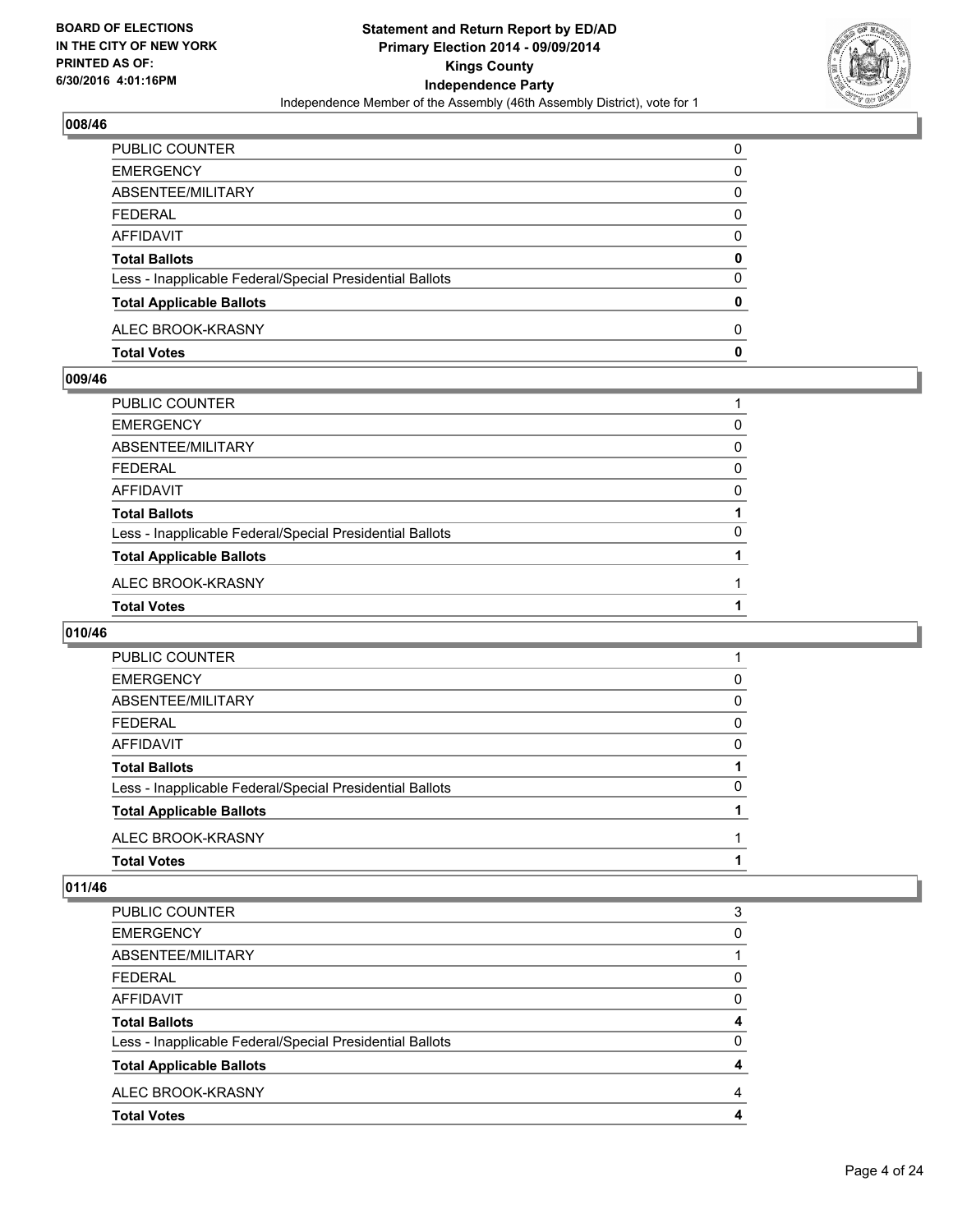

| PUBLIC COUNTER                                           | 0 |
|----------------------------------------------------------|---|
| <b>EMERGENCY</b>                                         | 0 |
| ABSENTEE/MILITARY                                        | 0 |
| FEDERAL                                                  | 0 |
| AFFIDAVIT                                                | 0 |
| <b>Total Ballots</b>                                     | 0 |
| Less - Inapplicable Federal/Special Presidential Ballots | 0 |
| <b>Total Applicable Ballots</b>                          | 0 |
| ALEC BROOK-KRASNY                                        | 0 |
| <b>Total Votes</b>                                       | 0 |

## **013/46**

| PUBLIC COUNTER                                           |   |
|----------------------------------------------------------|---|
| EMERGENCY                                                | 0 |
| ABSENTEE/MILITARY                                        | 0 |
| FEDERAL                                                  | 0 |
| AFFIDAVIT                                                | 0 |
|                                                          |   |
| <b>Total Ballots</b>                                     |   |
| Less - Inapplicable Federal/Special Presidential Ballots | 0 |
| <b>Total Applicable Ballots</b>                          |   |
| ALEC BROOK-KRASNY                                        |   |
| <b>Total Votes</b>                                       |   |

## **014/46**

| <b>Total Votes</b>                                       | 0 |
|----------------------------------------------------------|---|
| ALEC BROOK-KRASNY                                        | 0 |
| <b>Total Applicable Ballots</b>                          | 0 |
| Less - Inapplicable Federal/Special Presidential Ballots | 0 |
| <b>Total Ballots</b>                                     | 0 |
| AFFIDAVIT                                                | 0 |
| FEDERAL                                                  | 0 |
| ABSENTEE/MILITARY                                        | 0 |
| <b>EMERGENCY</b>                                         | 0 |
| PUBLIC COUNTER                                           | 0 |
|                                                          |   |

| PUBLIC COUNTER                                           | 0        |
|----------------------------------------------------------|----------|
| <b>EMERGENCY</b>                                         | 0        |
| ABSENTEE/MILITARY                                        | 0        |
| <b>FEDERAL</b>                                           | 0        |
| <b>AFFIDAVIT</b>                                         | 0        |
| <b>Total Ballots</b>                                     | 0        |
| Less - Inapplicable Federal/Special Presidential Ballots | $\Omega$ |
| <b>Total Applicable Ballots</b>                          | 0        |
| ALEC BROOK-KRASNY                                        | $\Omega$ |
| <b>Total Votes</b>                                       | 0        |
|                                                          |          |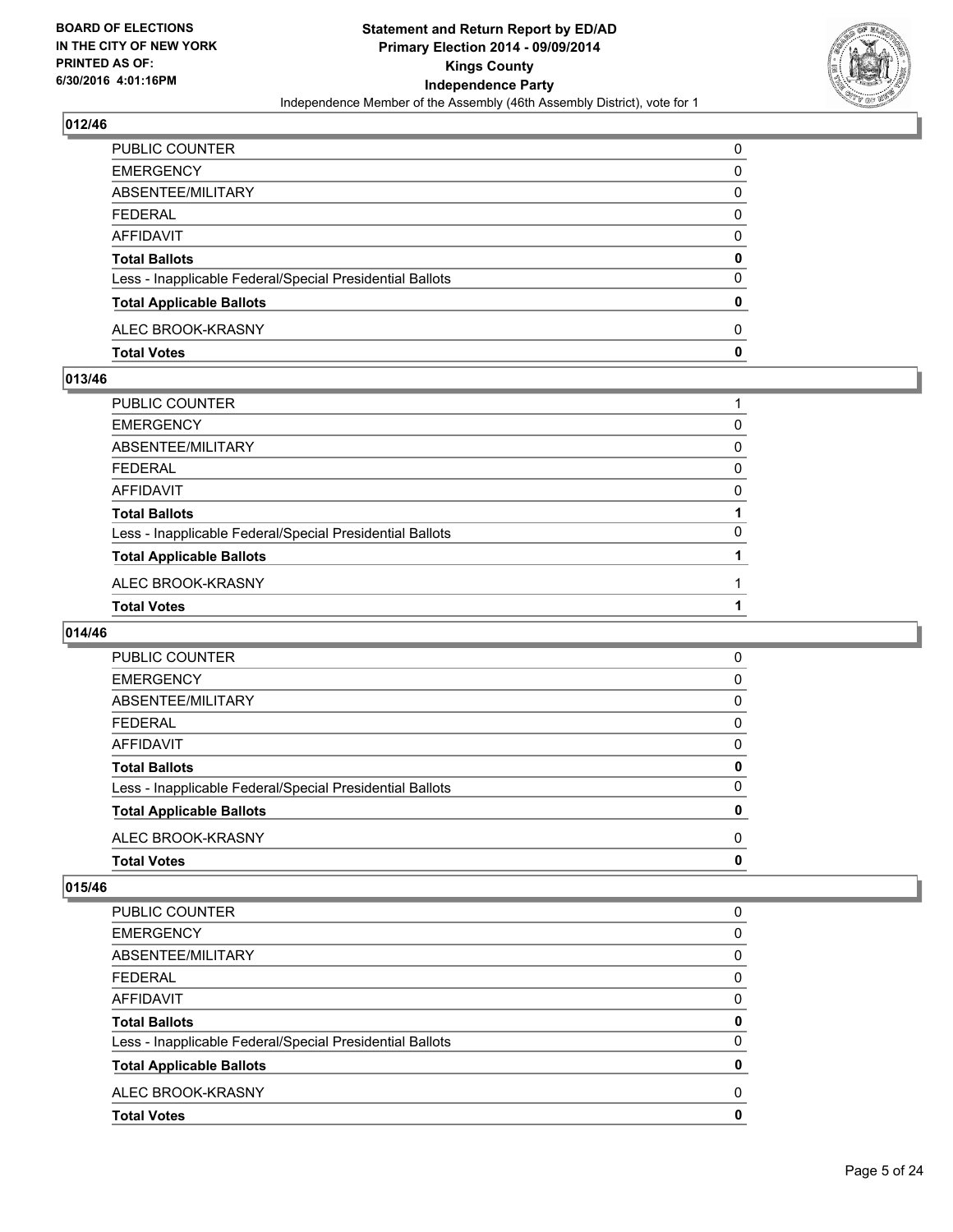

| PUBLIC COUNTER                                           | $\Omega$ |
|----------------------------------------------------------|----------|
| <b>EMERGENCY</b>                                         | 0        |
| ABSENTEE/MILITARY                                        | 0        |
| <b>FEDERAL</b>                                           | 0        |
| <b>AFFIDAVIT</b>                                         | 0        |
| <b>Total Ballots</b>                                     | 0        |
| Less - Inapplicable Federal/Special Presidential Ballots | $\Omega$ |
| <b>Total Applicable Ballots</b>                          | 0        |
| ALEC BROOK-KRASNY                                        | $\Omega$ |
| <b>Total Votes</b>                                       | 0        |

## **017/46**

| PUBLIC COUNTER                                           | 0 |
|----------------------------------------------------------|---|
| EMERGENCY                                                | 0 |
| ABSENTEE/MILITARY                                        | 0 |
| FEDERAL                                                  | 0 |
| AFFIDAVIT                                                | 0 |
| <b>Total Ballots</b>                                     | 0 |
| Less - Inapplicable Federal/Special Presidential Ballots | 0 |
| <b>Total Applicable Ballots</b>                          | 0 |
| ALEC BROOK-KRASNY                                        | 0 |
| <b>Total Votes</b>                                       | 0 |
|                                                          |   |

## **018/46**

| PUBLIC COUNTER                                           |          |
|----------------------------------------------------------|----------|
| <b>EMERGENCY</b>                                         | 0        |
| ABSENTEE/MILITARY                                        | 0        |
| <b>FEDERAL</b>                                           | 0        |
| AFFIDAVIT                                                | $\Omega$ |
| <b>Total Ballots</b>                                     |          |
| Less - Inapplicable Federal/Special Presidential Ballots | 0        |
| <b>Total Applicable Ballots</b>                          |          |
| ALEC BROOK-KRASNY                                        |          |
| <b>Total Votes</b>                                       |          |
|                                                          |          |

| PUBLIC COUNTER                                           | 0 |
|----------------------------------------------------------|---|
| <b>EMERGENCY</b>                                         | 0 |
| ABSENTEE/MILITARY                                        | 0 |
| <b>FEDERAL</b>                                           | 0 |
| AFFIDAVIT                                                | 0 |
| <b>Total Ballots</b>                                     | 0 |
| Less - Inapplicable Federal/Special Presidential Ballots | 0 |
| <b>Total Applicable Ballots</b>                          | 0 |
| ALEC BROOK-KRASNY                                        | 0 |
| <b>Total Votes</b>                                       | 0 |
|                                                          |   |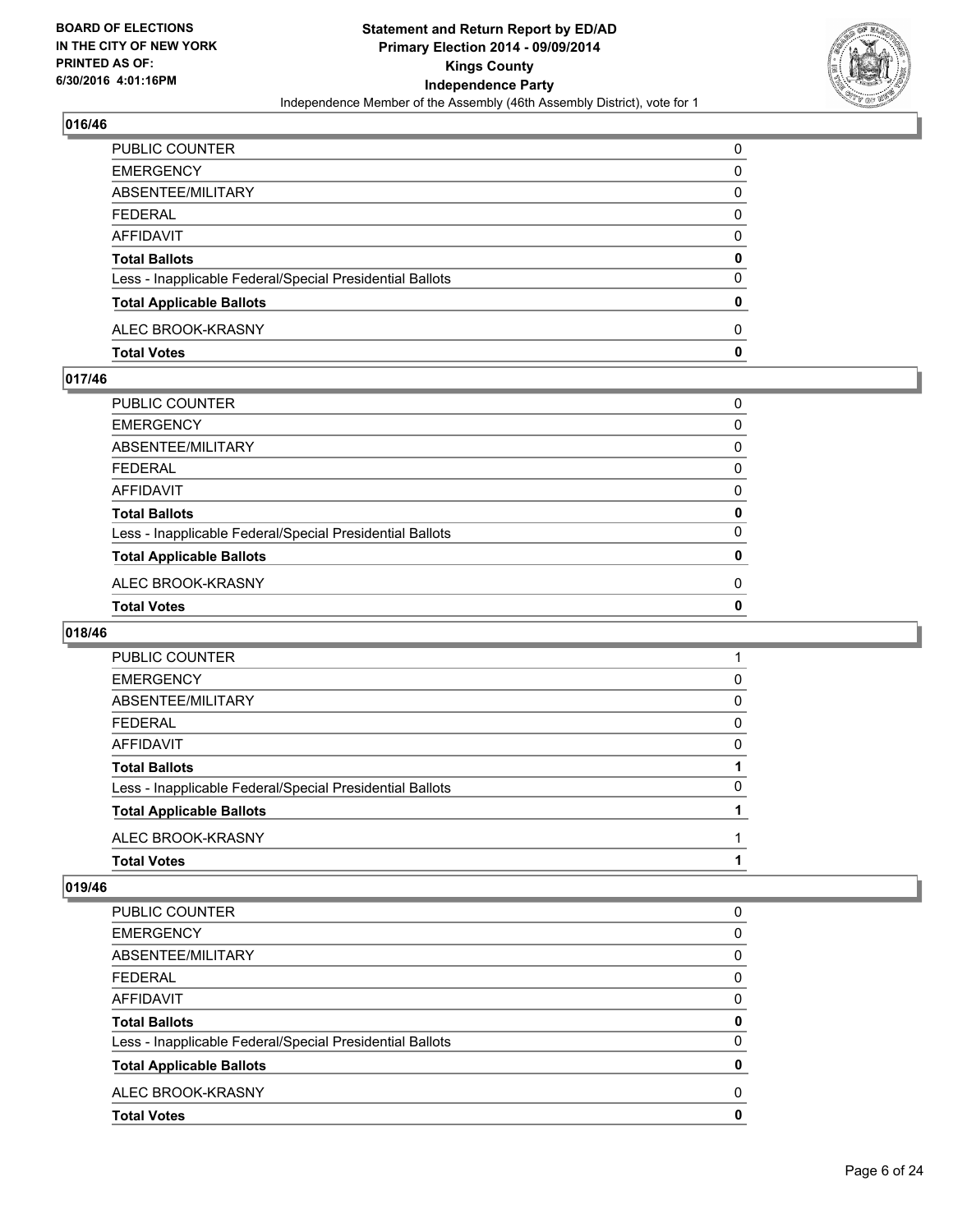

| PUBLIC COUNTER                                           |   |
|----------------------------------------------------------|---|
| <b>EMERGENCY</b>                                         | 0 |
| ABSENTEE/MILITARY                                        | 0 |
| FEDERAL                                                  | 0 |
| AFFIDAVIT                                                | 0 |
| <b>Total Ballots</b>                                     |   |
| Less - Inapplicable Federal/Special Presidential Ballots | 0 |
| <b>Total Applicable Ballots</b>                          |   |
| ALEC BROOK-KRASNY                                        |   |
| <b>Total Votes</b>                                       |   |

#### **021/46**

| PUBLIC COUNTER                                           | 2 |
|----------------------------------------------------------|---|
| <b>EMERGENCY</b>                                         | 0 |
| <b>ABSENTEE/MILITARY</b>                                 | 0 |
| <b>FEDERAL</b>                                           | 0 |
| <b>AFFIDAVIT</b>                                         | 0 |
| <b>Total Ballots</b>                                     | 2 |
| Less - Inapplicable Federal/Special Presidential Ballots | 0 |
| <b>Total Applicable Ballots</b>                          | 2 |
| ALEC BROOK-KRASNY                                        |   |
| BEN AKSELROD (WRITE-IN)                                  |   |
| <b>Total Votes</b>                                       | 2 |

| PUBLIC COUNTER                                           | 2            |
|----------------------------------------------------------|--------------|
| <b>EMERGENCY</b>                                         | 0            |
| ABSENTEE/MILITARY                                        | 0            |
| <b>FEDERAL</b>                                           | 0            |
| <b>AFFIDAVIT</b>                                         | 0            |
| <b>Total Ballots</b>                                     | $\mathbf{2}$ |
| Less - Inapplicable Federal/Special Presidential Ballots | 0            |
| <b>Total Applicable Ballots</b>                          | $\mathbf{2}$ |
| ALEC BROOK-KRASNY                                        | 2            |
| <b>Total Votes</b>                                       | $\mathbf{2}$ |
|                                                          |              |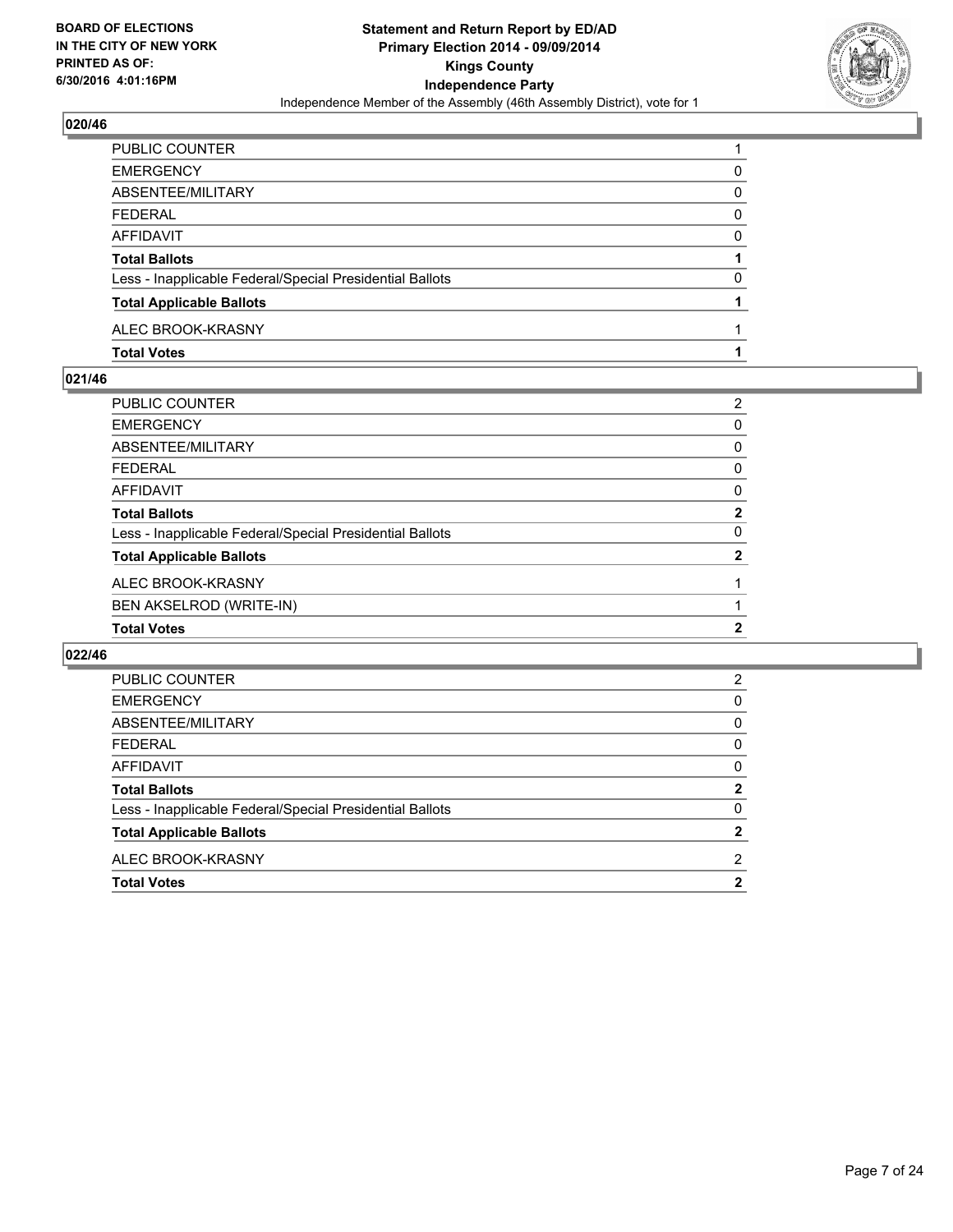

| PUBLIC COUNTER                                           | 3 |
|----------------------------------------------------------|---|
| <b>EMERGENCY</b>                                         | 0 |
| ABSENTEE/MILITARY                                        | 0 |
| <b>FEDERAL</b>                                           | 0 |
| <b>AFFIDAVIT</b>                                         | 0 |
| <b>Total Ballots</b>                                     | 3 |
| Less - Inapplicable Federal/Special Presidential Ballots | 0 |
| <b>Total Applicable Ballots</b>                          | 3 |
| ALEC BROOK-KRASNY                                        |   |
| LUCRETUA REGINA-POTTER (WRITE-IN)                        |   |
| UNATTRIBUTABLE WRITE-IN (WRITE-IN)                       |   |
| <b>Total Votes</b>                                       | 3 |

## **024/46**

| PUBLIC COUNTER                                           | 0 |
|----------------------------------------------------------|---|
| <b>EMERGENCY</b>                                         | 0 |
| ABSENTEE/MILITARY                                        | 0 |
| <b>FEDERAL</b>                                           | 0 |
| AFFIDAVIT                                                |   |
| <b>Total Ballots</b>                                     |   |
| Less - Inapplicable Federal/Special Presidential Ballots | 0 |
| <b>Total Applicable Ballots</b>                          |   |
| ALEC BROOK-KRASNY                                        |   |
| <b>Total Votes</b>                                       |   |
|                                                          |   |

| PUBLIC COUNTER                                           | 0        |
|----------------------------------------------------------|----------|
| <b>EMERGENCY</b>                                         | 0        |
| ABSENTEE/MILITARY                                        | 0        |
| <b>FEDERAL</b>                                           | 0        |
| AFFIDAVIT                                                | 0        |
| <b>Total Ballots</b>                                     | 0        |
| Less - Inapplicable Federal/Special Presidential Ballots | $\Omega$ |
| <b>Total Applicable Ballots</b>                          | 0        |
| ALEC BROOK-KRASNY                                        | 0        |
| <b>Total Votes</b>                                       | 0        |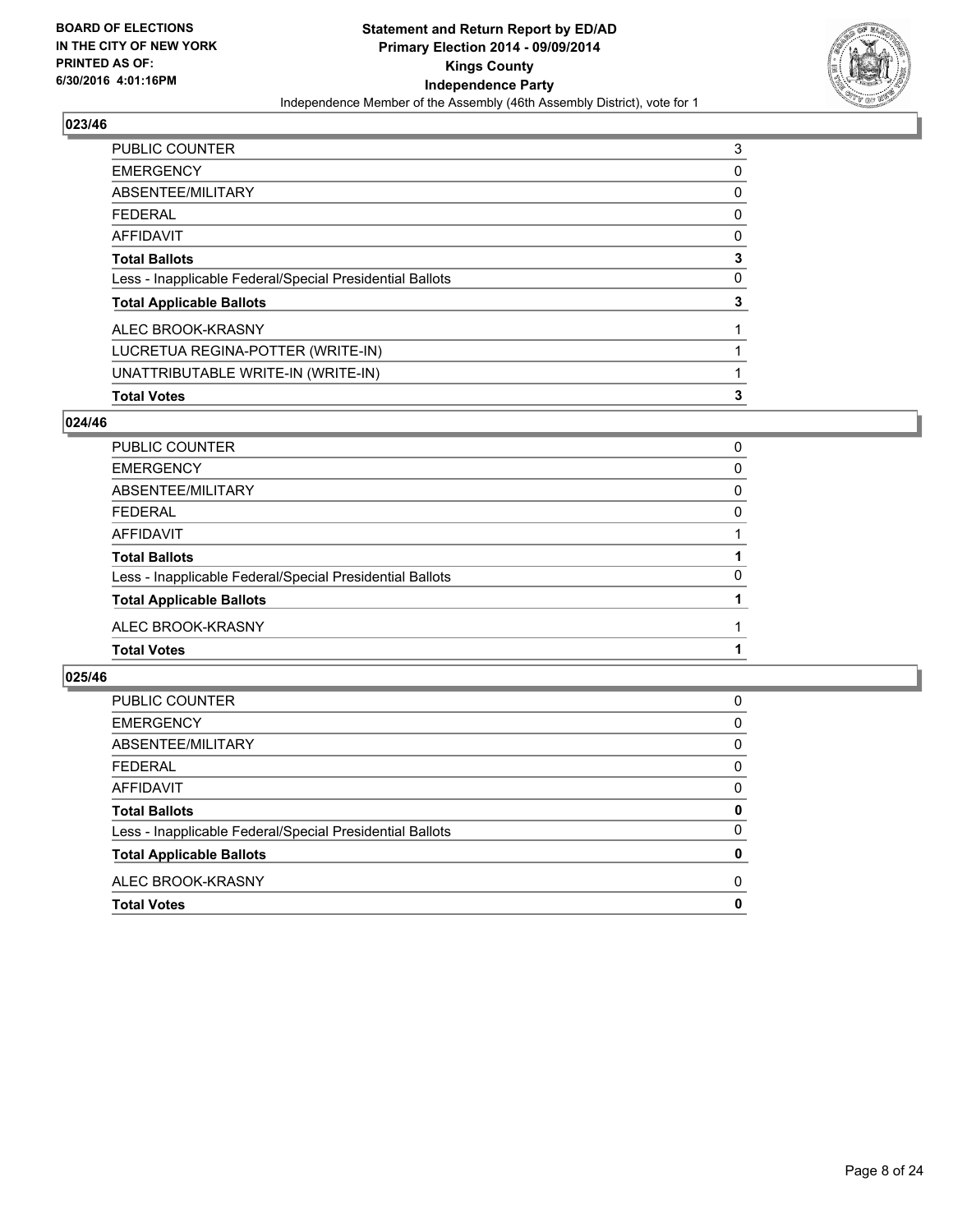

| PUBLIC COUNTER                                           | 3 |
|----------------------------------------------------------|---|
| EMERGENCY                                                | 0 |
| ABSENTEE/MILITARY                                        | 0 |
| FEDERAL                                                  | 0 |
| AFFIDAVIT                                                | 0 |
| <b>Total Ballots</b>                                     | 3 |
| Less - Inapplicable Federal/Special Presidential Ballots | 0 |
| <b>Total Applicable Ballots</b>                          | 3 |
| ALEC BROOK-KRASNY                                        | 2 |
| <b>Total Votes</b>                                       | 2 |
| Unrecorded                                               |   |

#### **027/46**

| PUBLIC COUNTER                                           | 0 |
|----------------------------------------------------------|---|
| <b>EMERGENCY</b>                                         | 0 |
| <b>ABSENTEE/MILITARY</b>                                 | 0 |
| <b>FEDERAL</b>                                           | 0 |
| <b>AFFIDAVIT</b>                                         | 0 |
| <b>Total Ballots</b>                                     | 0 |
| Less - Inapplicable Federal/Special Presidential Ballots | 0 |
| <b>Total Applicable Ballots</b>                          | 0 |
| ALEC BROOK-KRASNY                                        | 0 |
| <b>Total Votes</b>                                       | 0 |
|                                                          |   |

#### **028/46**

| <b>PUBLIC COUNTER</b>                                    | 0        |
|----------------------------------------------------------|----------|
| <b>EMERGENCY</b>                                         | 0        |
| ABSENTEE/MILITARY                                        | 0        |
| <b>FEDERAL</b>                                           | 0        |
| <b>AFFIDAVIT</b>                                         | 0        |
| <b>Total Ballots</b>                                     | 0        |
| Less - Inapplicable Federal/Special Presidential Ballots | $\Omega$ |
| <b>Total Applicable Ballots</b>                          | 0        |
| ALEC BROOK-KRASNY                                        | 0        |
| <b>Total Votes</b>                                       | 0        |

| PUBLIC COUNTER                                           |   |
|----------------------------------------------------------|---|
| <b>EMERGENCY</b>                                         | 0 |
| ABSENTEE/MILITARY                                        | 0 |
| FFDFRAL                                                  | 0 |
| AFFIDAVIT                                                | 0 |
| <b>Total Ballots</b>                                     |   |
| Less - Inapplicable Federal/Special Presidential Ballots | 0 |
| <b>Total Applicable Ballots</b>                          |   |
| ALEC BROOK-KRASNY                                        |   |
| <b>Total Votes</b>                                       |   |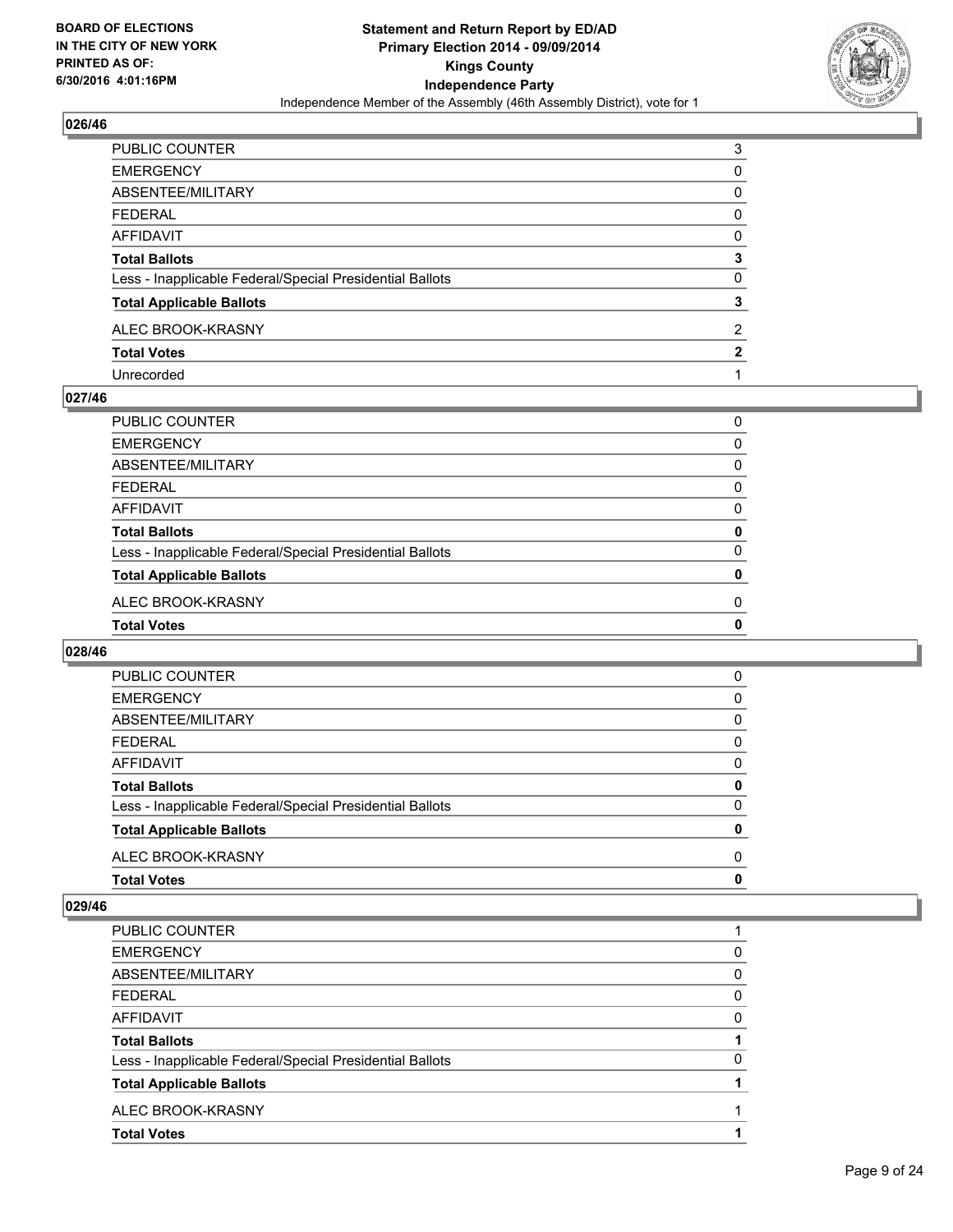

| <b>PUBLIC COUNTER</b>                                    | $\Omega$ |
|----------------------------------------------------------|----------|
| <b>EMERGENCY</b>                                         | 0        |
| ABSENTEE/MILITARY                                        | 0        |
| FEDERAL                                                  | 0        |
| AFFIDAVIT                                                | 0        |
| <b>Total Ballots</b>                                     | 0        |
| Less - Inapplicable Federal/Special Presidential Ballots | $\Omega$ |
| <b>Total Applicable Ballots</b>                          | 0        |
| ALEC BROOK-KRASNY                                        | 0        |
| <b>Total Votes</b>                                       | 0        |

#### **031/46**

| PUBLIC COUNTER                                           | 0 |
|----------------------------------------------------------|---|
| EMERGENCY                                                | 0 |
| ABSENTEE/MILITARY                                        | 0 |
| FEDERAL                                                  | 0 |
| AFFIDAVIT                                                | 0 |
| <b>Total Ballots</b>                                     | 0 |
| Less - Inapplicable Federal/Special Presidential Ballots | 0 |
| <b>Total Applicable Ballots</b>                          | 0 |
| ALEC BROOK-KRASNY                                        | 0 |
| <b>Total Votes</b>                                       | 0 |

| <b>PUBLIC COUNTER</b>                                    | 0 |
|----------------------------------------------------------|---|
| <b>EMERGENCY</b>                                         | 0 |
| ABSENTEE/MILITARY                                        | 0 |
| FEDERAL                                                  | 0 |
| AFFIDAVIT                                                | 0 |
| <b>Total Ballots</b>                                     | 0 |
| Less - Inapplicable Federal/Special Presidential Ballots | 0 |
| <b>Total Applicable Ballots</b>                          | 0 |
| ALEC BROOK-KRASNY                                        | 0 |
| <b>Total Votes</b>                                       | 0 |
|                                                          |   |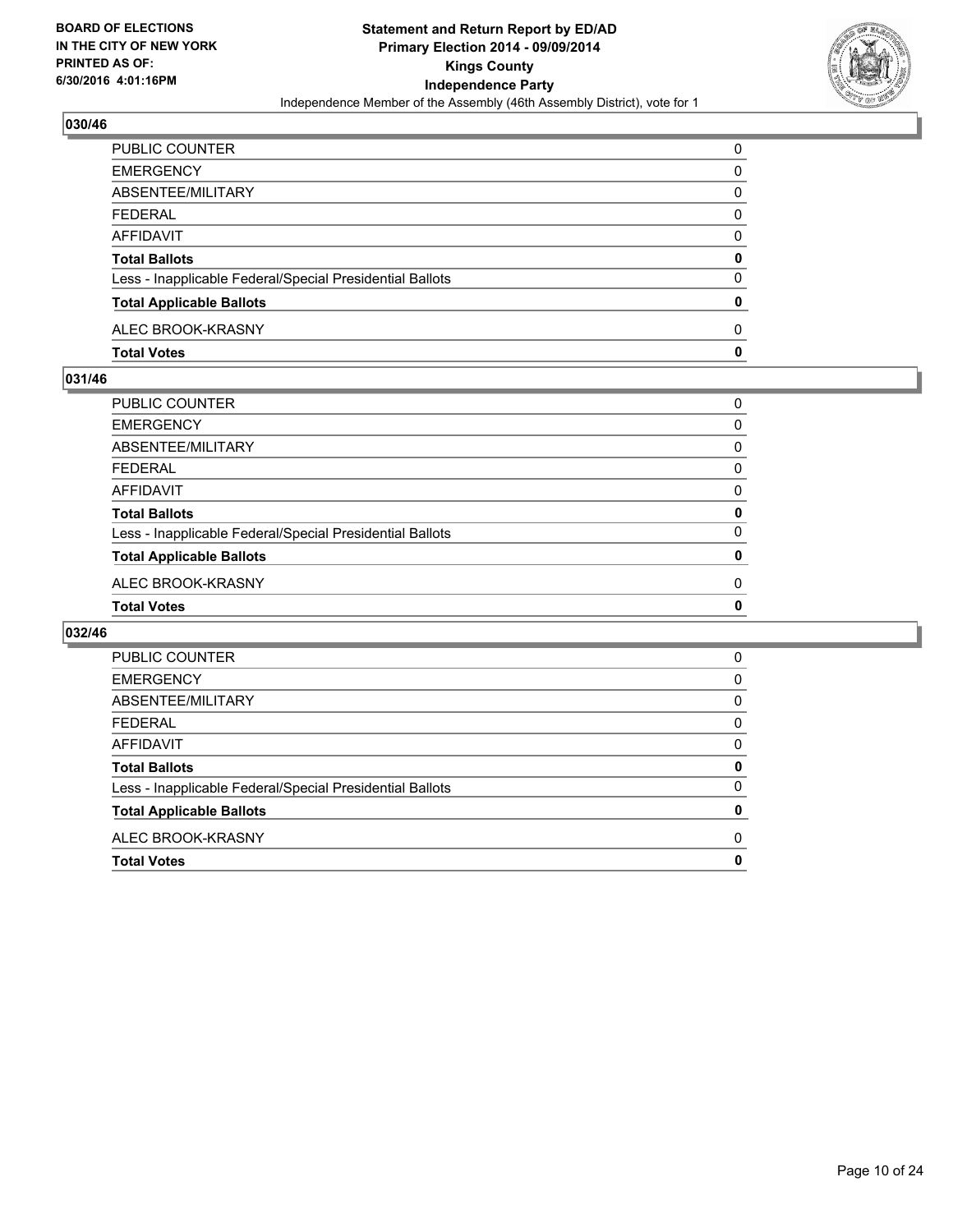

| PUBLIC COUNTER                                           | 2            |
|----------------------------------------------------------|--------------|
| <b>EMERGENCY</b>                                         | 0            |
| ABSENTEE/MILITARY                                        | 0            |
| <b>FEDERAL</b>                                           | 0            |
| <b>AFFIDAVIT</b>                                         | 0            |
| <b>Total Ballots</b>                                     | $\mathbf{2}$ |
| Less - Inapplicable Federal/Special Presidential Ballots | 0            |
| <b>Total Applicable Ballots</b>                          | $\mathbf{2}$ |
| ALEC BROOK-KRASNY                                        | 0            |
| <b>BARNEY FRANK (WRITE-IN)</b>                           |              |
| STAMATIS LILIKAKIS (WRITE-IN)                            |              |
| <b>Total Votes</b>                                       | $\mathbf{2}$ |

#### **034/46**

| PUBLIC COUNTER                                           | 0        |
|----------------------------------------------------------|----------|
| <b>EMERGENCY</b>                                         | 0        |
| ABSENTEE/MILITARY                                        | 0        |
| <b>FEDERAL</b>                                           | 0        |
| <b>AFFIDAVIT</b>                                         | 0        |
| <b>Total Ballots</b>                                     | 0        |
| Less - Inapplicable Federal/Special Presidential Ballots | 0        |
| <b>Total Applicable Ballots</b>                          | 0        |
| ALEC BROOK-KRASNY                                        | $\Omega$ |
| <b>Total Votes</b>                                       | 0        |
|                                                          |          |

| 0 |
|---|
| 0 |
| 0 |
| 0 |
|   |
| 0 |
|   |
| 0 |
|   |
|   |
|   |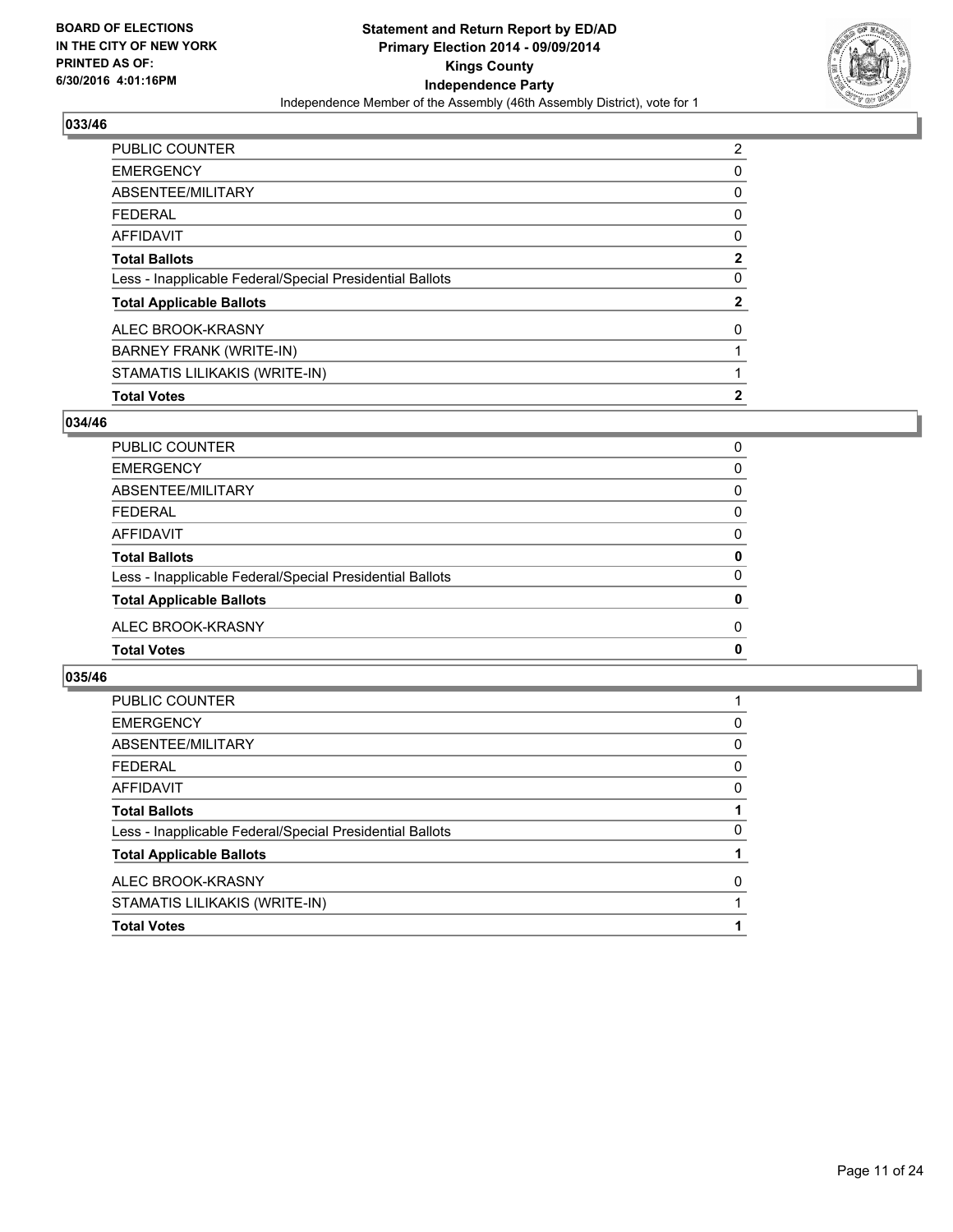

| <b>PUBLIC COUNTER</b>                                    | 0        |
|----------------------------------------------------------|----------|
| <b>EMERGENCY</b>                                         | 0        |
| ABSENTEE/MILITARY                                        | 0        |
| FEDERAL                                                  | 0        |
| AFFIDAVIT                                                | 0        |
| <b>Total Ballots</b>                                     | 0        |
| Less - Inapplicable Federal/Special Presidential Ballots | 0        |
| <b>Total Applicable Ballots</b>                          | 0        |
| ALEC BROOK-KRASNY                                        | $\Omega$ |
| <b>Total Votes</b>                                       | 0        |

## **037/46**

| 0        |
|----------|
| 0        |
| 0        |
| $\Omega$ |
| 0        |
| 0        |
| 0        |
| 0        |
| 0        |
| 0        |
|          |

| PUBLIC COUNTER                                           | 4 |
|----------------------------------------------------------|---|
| <b>EMERGENCY</b>                                         | 0 |
| ABSENTEE/MILITARY                                        | 0 |
| <b>FEDERAL</b>                                           | 0 |
| <b>AFFIDAVIT</b>                                         | 0 |
| <b>Total Ballots</b>                                     | 4 |
| Less - Inapplicable Federal/Special Presidential Ballots | 0 |
| <b>Total Applicable Ballots</b>                          | 4 |
| ALEC BROOK-KRASNY                                        | 2 |
| BEN AKSELROD (WRITE-IN)                                  | 2 |
| <b>Total Votes</b>                                       | 4 |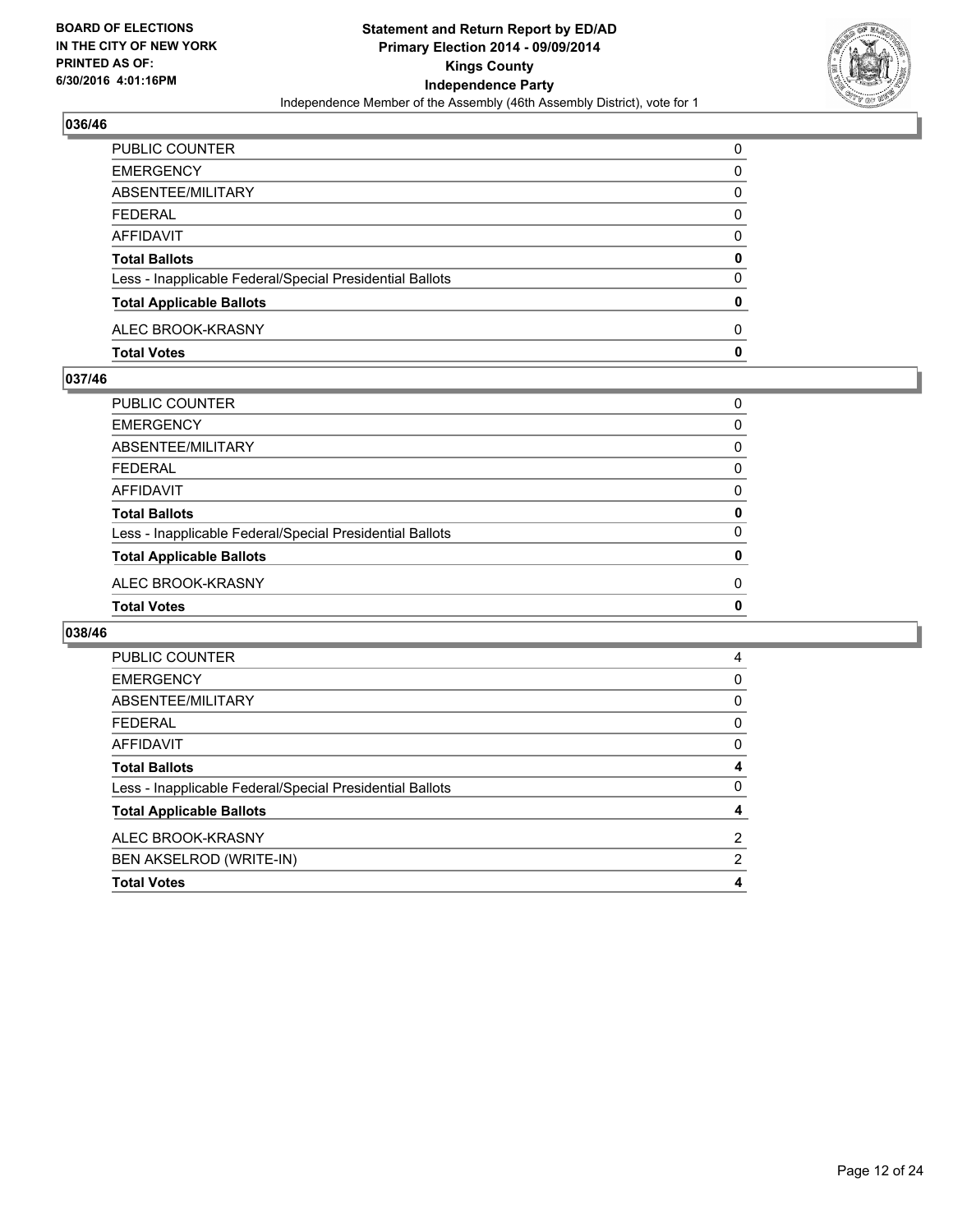

| PUBLIC COUNTER                                           |   |
|----------------------------------------------------------|---|
| EMERGENCY                                                | 0 |
| ABSENTEE/MILITARY                                        | 0 |
| FEDERAL                                                  | 0 |
| AFFIDAVIT                                                | 0 |
| Total Ballots                                            |   |
| Less - Inapplicable Federal/Special Presidential Ballots | 0 |
| <b>Total Applicable Ballots</b>                          |   |
| ALEC BROOK-KRASNY                                        | 0 |
| <b>Total Votes</b>                                       | 0 |
| Unrecorded                                               |   |

#### **040/46**

| <b>Total Votes</b>                                       | 0 |
|----------------------------------------------------------|---|
| ALEC BROOK-KRASNY                                        | 0 |
| <b>Total Applicable Ballots</b>                          | 0 |
| Less - Inapplicable Federal/Special Presidential Ballots | 0 |
| <b>Total Ballots</b>                                     | 0 |
| <b>AFFIDAVIT</b>                                         | 0 |
| <b>FEDERAL</b>                                           | 0 |
| ABSENTEE/MILITARY                                        | 0 |
| <b>EMERGENCY</b>                                         | 0 |
| PUBLIC COUNTER                                           | 0 |
|                                                          |   |

## **041/46**

| PUBLIC COUNTER                                           |          |
|----------------------------------------------------------|----------|
| <b>EMERGENCY</b>                                         | 0        |
| ABSENTEE/MILITARY                                        | 0        |
| <b>FEDERAL</b>                                           | 0        |
| <b>AFFIDAVIT</b>                                         | 0        |
| <b>Total Ballots</b>                                     |          |
| Less - Inapplicable Federal/Special Presidential Ballots | $\Omega$ |
| <b>Total Applicable Ballots</b>                          |          |
| ALEC BROOK-KRASNY                                        |          |
| <b>Total Votes</b>                                       |          |

| PUBLIC COUNTER                                           | 0        |
|----------------------------------------------------------|----------|
| <b>EMERGENCY</b>                                         | 0        |
| ABSENTEE/MILITARY                                        | 0        |
| <b>FEDERAL</b>                                           | $\Omega$ |
| AFFIDAVIT                                                | 0        |
| <b>Total Ballots</b>                                     | 0        |
| Less - Inapplicable Federal/Special Presidential Ballots | 0        |
| <b>Total Applicable Ballots</b>                          | 0        |
| ALEC BROOK-KRASNY                                        | 0        |
| <b>Total Votes</b>                                       | 0        |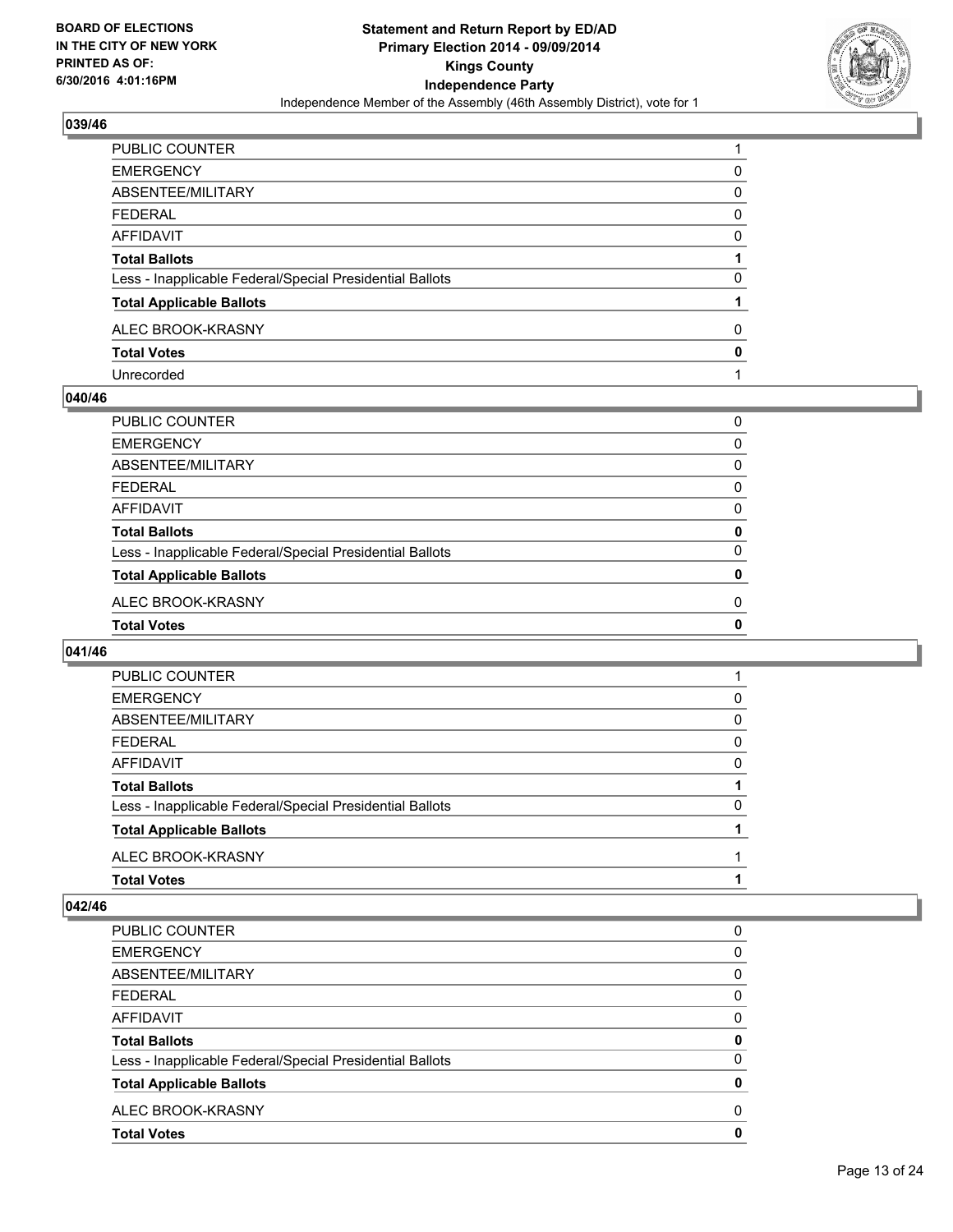

| PUBLIC COUNTER                                           | 2            |
|----------------------------------------------------------|--------------|
| <b>EMERGENCY</b>                                         | 0            |
| ABSENTEE/MILITARY                                        | 0            |
| <b>FEDERAL</b>                                           | 0            |
| <b>AFFIDAVIT</b>                                         | 0            |
| <b>Total Ballots</b>                                     | $\mathbf{2}$ |
| Less - Inapplicable Federal/Special Presidential Ballots | 0            |
| <b>Total Applicable Ballots</b>                          | 2            |
| ALEC BROOK-KRASNY                                        | 2            |
| <b>Total Votes</b>                                       | 2            |

#### **044/46**

| 2            |
|--------------|
| 0            |
| 0            |
| $\Omega$     |
| 0            |
| $\mathbf{2}$ |
| 0            |
| $\mathbf{2}$ |
| 2            |
| $\mathbf{2}$ |
|              |

| <b>PUBLIC COUNTER</b>                                    | 0 |
|----------------------------------------------------------|---|
| <b>EMERGENCY</b>                                         | 0 |
| ABSENTEE/MILITARY                                        |   |
| <b>FEDERAL</b>                                           | 0 |
| AFFIDAVIT                                                | 0 |
| <b>Total Ballots</b>                                     |   |
| Less - Inapplicable Federal/Special Presidential Ballots | 0 |
| <b>Total Applicable Ballots</b>                          |   |
| ALEC BROOK-KRASNY                                        | 0 |
| STAMATIS LILIKAKIS (WRITE-IN)                            |   |
| <b>Total Votes</b>                                       |   |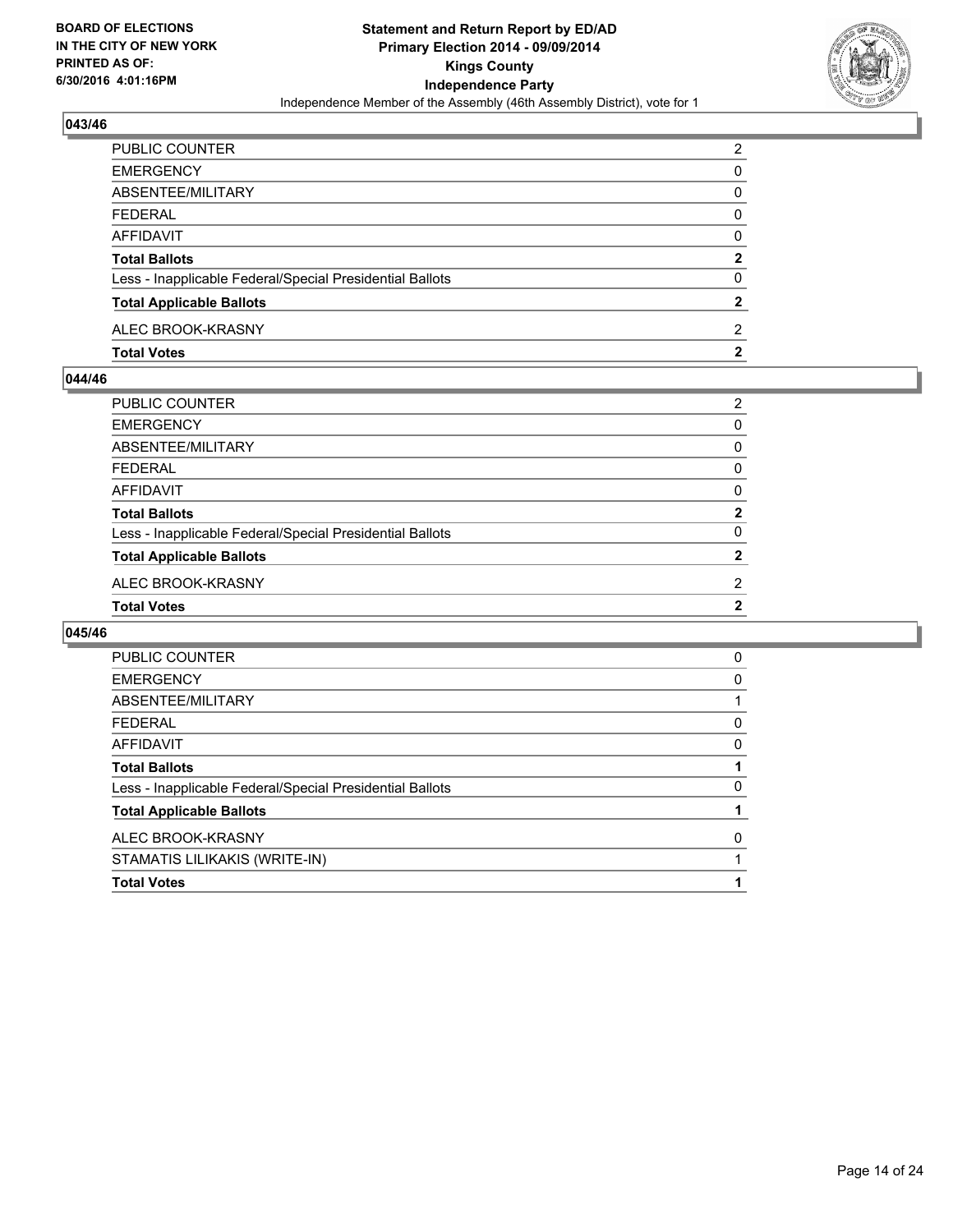

| <b>Total Votes</b>                                       | 3 |
|----------------------------------------------------------|---|
| STAMATIS LILIKAKIS (WRITE-IN)                            |   |
| ALEC BROOK-KRASNY                                        | 2 |
| <b>Total Applicable Ballots</b>                          | 3 |
| Less - Inapplicable Federal/Special Presidential Ballots | 0 |
| <b>Total Ballots</b>                                     | 3 |
| AFFIDAVIT                                                | 0 |
| <b>FEDERAL</b>                                           | 0 |
| <b>ABSENTEE/MILITARY</b>                                 |   |
| <b>EMERGENCY</b>                                         | 0 |
| PUBLIC COUNTER                                           | 2 |

#### **047/46**

| PUBLIC COUNTER                                           | 0        |
|----------------------------------------------------------|----------|
| <b>EMERGENCY</b>                                         | 0        |
| ABSENTEE/MILITARY                                        | $\Omega$ |
| <b>FEDERAL</b>                                           | 0        |
| AFFIDAVIT                                                | 0        |
| <b>Total Ballots</b>                                     | 0        |
| Less - Inapplicable Federal/Special Presidential Ballots | 0        |
| <b>Total Applicable Ballots</b>                          | 0        |
| ALEC BROOK-KRASNY                                        | 0        |
| <b>Total Votes</b>                                       | 0        |
|                                                          |          |

#### **048/46**

| <b>Total Votes</b>                                       | 0        |
|----------------------------------------------------------|----------|
| ALEC BROOK-KRASNY                                        | 0        |
| <b>Total Applicable Ballots</b>                          | 0        |
| Less - Inapplicable Federal/Special Presidential Ballots | $\Omega$ |
| <b>Total Ballots</b>                                     | 0        |
| AFFIDAVIT                                                | 0        |
| <b>FEDERAL</b>                                           | 0        |
| ABSENTEE/MILITARY                                        | 0        |
| <b>EMERGENCY</b>                                         | 0        |
| <b>PUBLIC COUNTER</b>                                    | 0        |

| <b>PUBLIC COUNTER</b>                                    |   |
|----------------------------------------------------------|---|
| <b>EMERGENCY</b>                                         | 0 |
| ABSENTEE/MILITARY                                        | 0 |
| <b>FEDERAL</b>                                           | 0 |
| AFFIDAVIT                                                | 0 |
| <b>Total Ballots</b>                                     |   |
| Less - Inapplicable Federal/Special Presidential Ballots | O |
| <b>Total Applicable Ballots</b>                          |   |
| ALEC BROOK-KRASNY                                        |   |
| <b>Total Votes</b>                                       |   |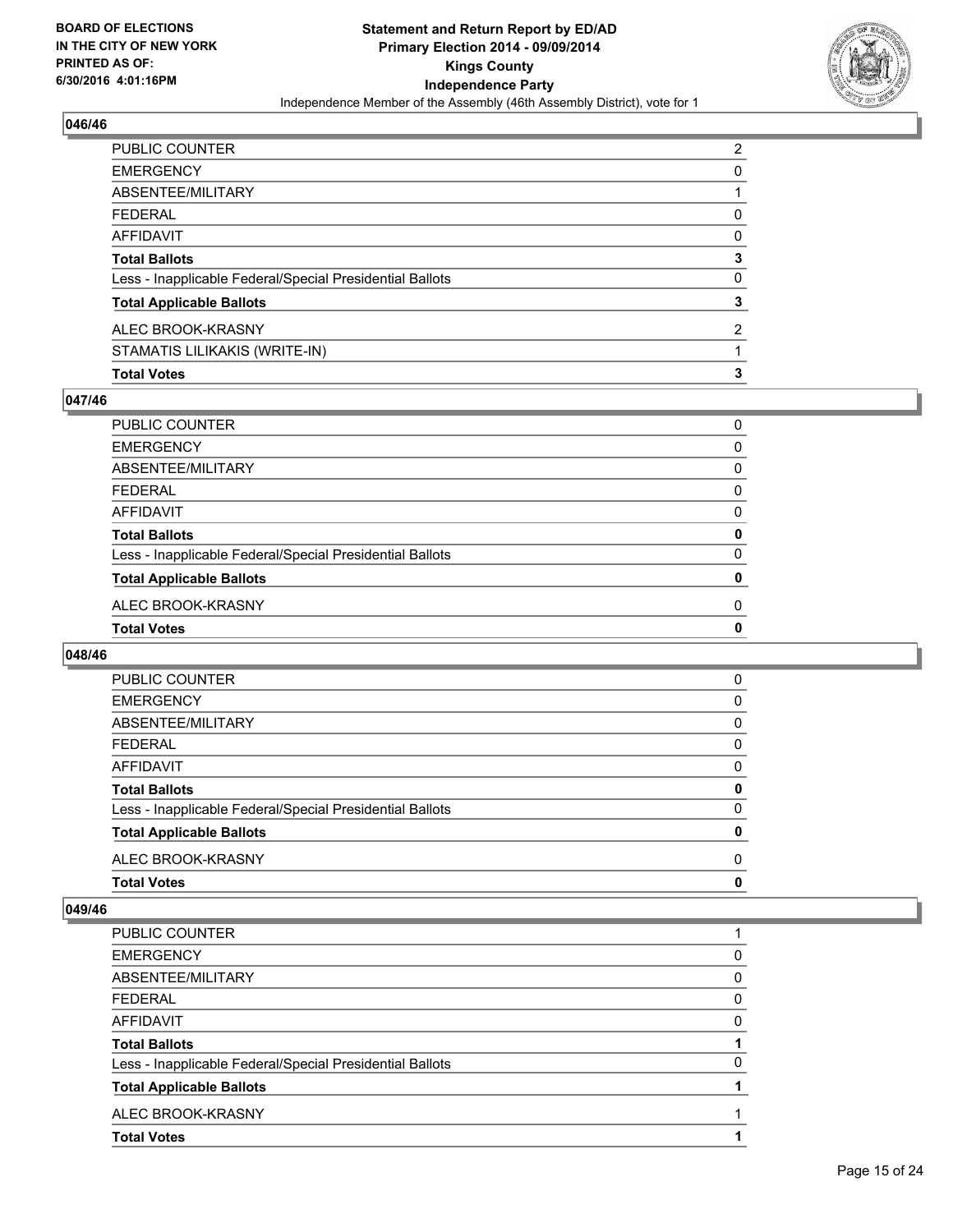

| <b>Total Votes</b>                                       | 4 |
|----------------------------------------------------------|---|
| STAMATIS LILIKAKIS (WRITE-IN)                            | 4 |
| ALEC BROOK-KRASNY                                        | 0 |
| <b>Total Applicable Ballots</b>                          | 4 |
| Less - Inapplicable Federal/Special Presidential Ballots | 0 |
| <b>Total Ballots</b>                                     | 4 |
| <b>AFFIDAVIT</b>                                         | 0 |
| <b>FEDERAL</b>                                           | 0 |
| ABSENTEE/MILITARY                                        | 0 |
| <b>EMERGENCY</b>                                         | 0 |
| PUBLIC COUNTER                                           | 4 |

## **051/46**

| PUBLIC COUNTER                                           |   |
|----------------------------------------------------------|---|
| <b>EMERGENCY</b>                                         | 0 |
| <b>ABSENTEE/MILITARY</b>                                 | 0 |
| <b>FEDERAL</b>                                           | 0 |
| <b>AFFIDAVIT</b>                                         | 0 |
| <b>Total Ballots</b>                                     |   |
| Less - Inapplicable Federal/Special Presidential Ballots | 0 |
| <b>Total Applicable Ballots</b>                          |   |
| ALEC BROOK-KRASNY                                        | 0 |
| STATMATIS LILIKAKIS (WRITE-IN)                           |   |
| <b>Total Votes</b>                                       |   |

| <b>Total Votes</b>                                       | 3        |
|----------------------------------------------------------|----------|
| ALEC BROOK-KRASNY                                        | 3        |
| <b>Total Applicable Ballots</b>                          | 3        |
| Less - Inapplicable Federal/Special Presidential Ballots | $\Omega$ |
| <b>Total Ballots</b>                                     | 3        |
| AFFIDAVIT                                                | $\Omega$ |
| <b>FEDERAL</b>                                           | 0        |
| ABSENTEE/MILITARY                                        | 0        |
| <b>EMERGENCY</b>                                         | 0        |
| PUBLIC COUNTER                                           | 3        |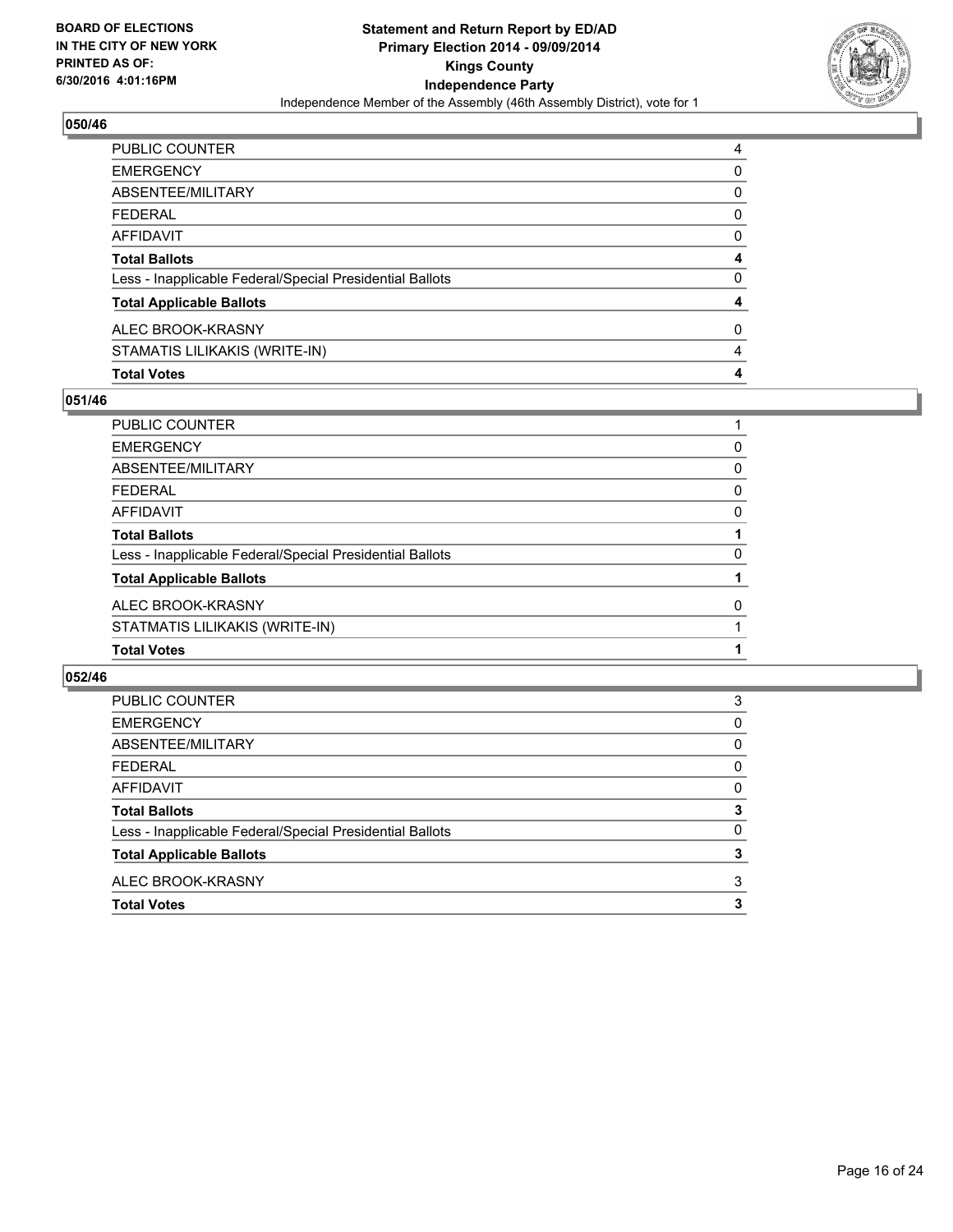

| PUBLIC COUNTER                                           | 0 |
|----------------------------------------------------------|---|
| <b>EMERGENCY</b>                                         | 0 |
| ABSENTEE/MILITARY                                        | 0 |
| FEDERAL                                                  | 0 |
| AFFIDAVIT                                                | 0 |
| <b>Total Ballots</b>                                     | 0 |
| Less - Inapplicable Federal/Special Presidential Ballots | 0 |
| <b>Total Applicable Ballots</b>                          | 0 |
| ALEC BROOK-KRASNY                                        | 0 |
| <b>Total Votes</b>                                       | 0 |

## **054/46**

| PUBLIC COUNTER                                           |   |
|----------------------------------------------------------|---|
| EMERGENCY                                                | 0 |
| ABSENTEE/MILITARY                                        | 0 |
| FEDERAL                                                  | 0 |
| AFFIDAVIT                                                | 0 |
| <b>Total Ballots</b>                                     |   |
| Less - Inapplicable Federal/Special Presidential Ballots | 0 |
| <b>Total Applicable Ballots</b>                          |   |
| ALEC BROOK-KRASNY                                        |   |
| <b>Total Votes</b>                                       |   |
|                                                          |   |

## **055/46**

| <b>Total Votes</b>                                       | 2              |
|----------------------------------------------------------|----------------|
| ALEC BROOK-KRASNY                                        | 2              |
| <b>Total Applicable Ballots</b>                          | $\mathbf{2}$   |
| Less - Inapplicable Federal/Special Presidential Ballots | 0              |
| <b>Total Ballots</b>                                     | $\mathbf{2}$   |
| AFFIDAVIT                                                | 0              |
| <b>FEDERAL</b>                                           | 0              |
| ABSENTEE/MILITARY                                        | 0              |
| <b>EMERGENCY</b>                                         | 0              |
| PUBLIC COUNTER                                           | $\overline{2}$ |

| PUBLIC COUNTER                                           |          |
|----------------------------------------------------------|----------|
| <b>EMERGENCY</b>                                         | 0        |
| ABSENTEE/MILITARY                                        | 0        |
| <b>FEDERAL</b>                                           | $\Omega$ |
| <b>AFFIDAVIT</b>                                         | $\Omega$ |
| <b>Total Ballots</b>                                     |          |
|                                                          | 0        |
| Less - Inapplicable Federal/Special Presidential Ballots |          |
| <b>Total Applicable Ballots</b>                          |          |
| ALEC BROOK-KRASNY                                        |          |
| <b>Total Votes</b>                                       |          |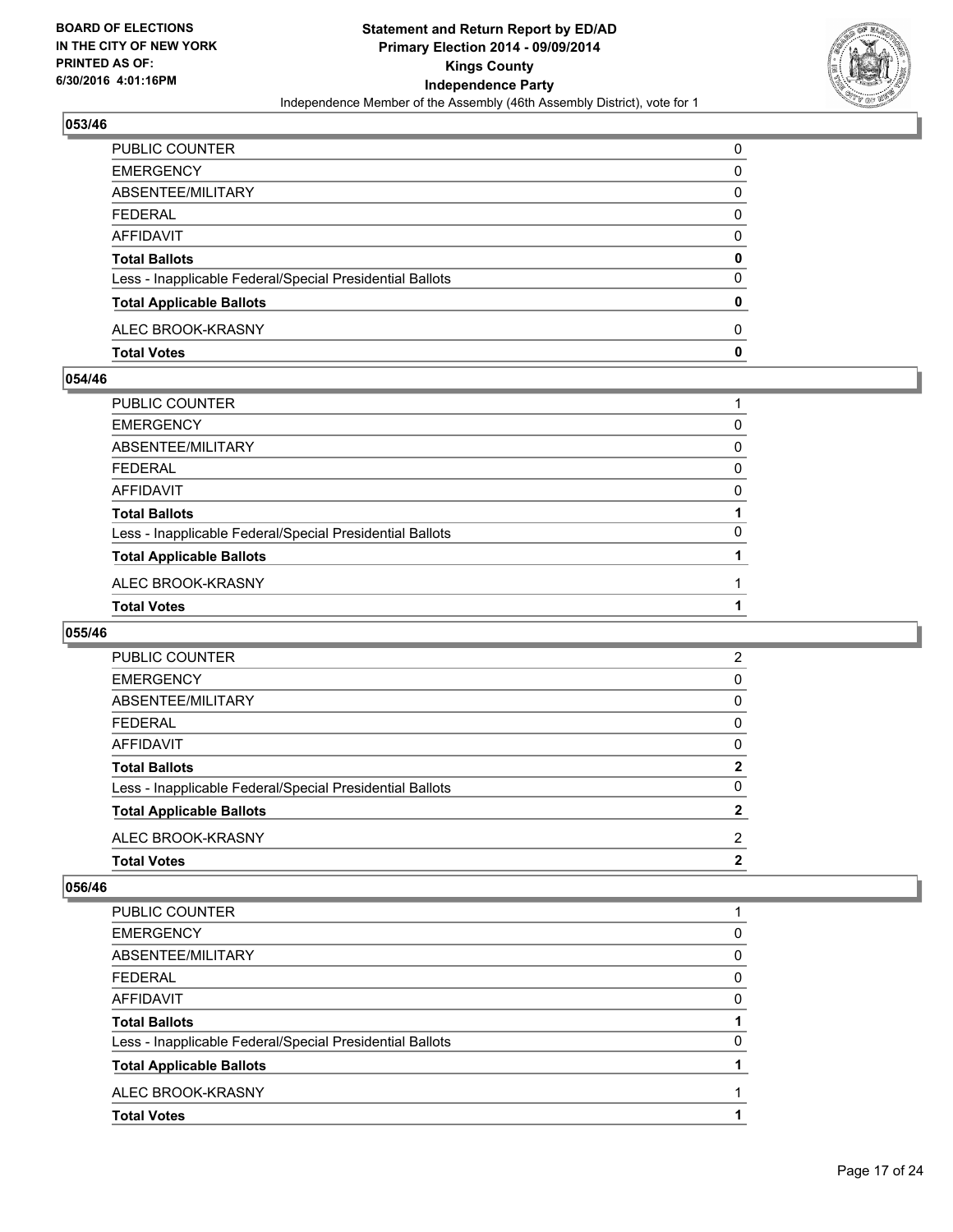

| PUBLIC COUNTER                                           | 2            |
|----------------------------------------------------------|--------------|
| <b>EMERGENCY</b>                                         | 0            |
| ABSENTEE/MILITARY                                        | 0            |
| FEDERAL                                                  | 0            |
| AFFIDAVIT                                                | 0            |
| <b>Total Ballots</b>                                     | $\mathbf{2}$ |
| Less - Inapplicable Federal/Special Presidential Ballots | 0            |
| <b>Total Applicable Ballots</b>                          | 2            |
| ALEC BROOK-KRASNY                                        | 2            |
| <b>Total Votes</b>                                       | 2            |

## **058/46**

| PUBLIC COUNTER                                           | 0 |
|----------------------------------------------------------|---|
| EMERGENCY                                                | 0 |
| ABSENTEE/MILITARY                                        | 0 |
| FEDERAL                                                  | 0 |
| AFFIDAVIT                                                | 0 |
| Total Ballots                                            | 0 |
| Less - Inapplicable Federal/Special Presidential Ballots | 0 |
| <b>Total Applicable Ballots</b>                          | 0 |
| ALEC BROOK-KRASNY                                        | 0 |
| <b>Total Votes</b>                                       | 0 |
|                                                          |   |

## **059/46**

| PUBLIC COUNTER                                           | 0 |
|----------------------------------------------------------|---|
| <b>EMERGENCY</b>                                         | 0 |
| ABSENTEE/MILITARY                                        |   |
| <b>FEDERAL</b>                                           | 0 |
| <b>AFFIDAVIT</b>                                         | 0 |
| <b>Total Ballots</b>                                     |   |
| Less - Inapplicable Federal/Special Presidential Ballots | 0 |
| <b>Total Applicable Ballots</b>                          |   |
| ALEC BROOK-KRASNY                                        | 0 |
| STAMATIS LILIKAKIS (WRITE-IN)                            |   |
| <b>Total Votes</b>                                       |   |

| 0        |
|----------|
| 0        |
| $\Omega$ |
| 0        |
| 0        |
| 0        |
| $\Omega$ |
| 0        |
| 0        |
| 0        |
|          |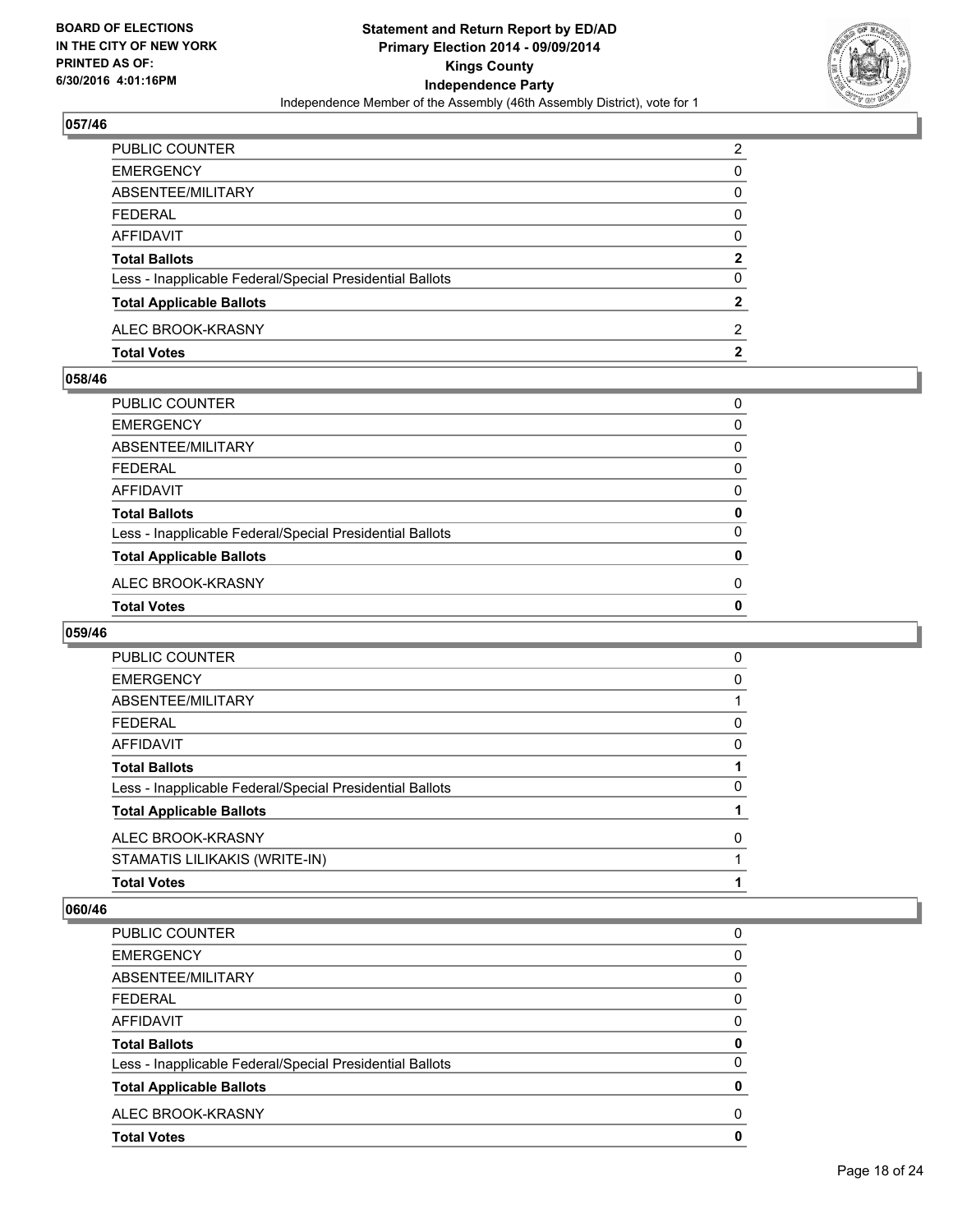

| PUBLIC COUNTER                                           | 0 |
|----------------------------------------------------------|---|
| <b>EMERGENCY</b>                                         | 0 |
| ABSENTEE/MILITARY                                        |   |
| <b>FEDERAL</b>                                           | 0 |
| <b>AFFIDAVIT</b>                                         | 0 |
| <b>Total Ballots</b>                                     |   |
| Less - Inapplicable Federal/Special Presidential Ballots | 0 |
| <b>Total Applicable Ballots</b>                          |   |
| ALEC BROOK-KRASNY                                        |   |
| <b>Total Votes</b>                                       |   |

#### **062/46**

| PUBLIC COUNTER                                           |   |
|----------------------------------------------------------|---|
| EMERGENCY                                                | 0 |
| ABSENTEE/MILITARY                                        | 0 |
| FEDERAL                                                  | 0 |
| AFFIDAVIT                                                | 0 |
| <b>Total Ballots</b>                                     |   |
| Less - Inapplicable Federal/Special Presidential Ballots | 0 |
| <b>Total Applicable Ballots</b>                          |   |
| ALEC BROOK-KRASNY                                        |   |
| <b>Total Votes</b>                                       |   |

| <b>PUBLIC COUNTER</b>                                    | 2 |
|----------------------------------------------------------|---|
| <b>EMERGENCY</b>                                         | 0 |
| ABSENTEE/MILITARY                                        | 0 |
| <b>FFDFRAI</b>                                           | 0 |
| AFFIDAVIT                                                | 0 |
| <b>Total Ballots</b>                                     | 2 |
| Less - Inapplicable Federal/Special Presidential Ballots | 0 |
| <b>Total Applicable Ballots</b>                          | 2 |
| ALEC BROOK-KRASNY                                        | 2 |
| <b>Total Votes</b>                                       | 2 |
|                                                          |   |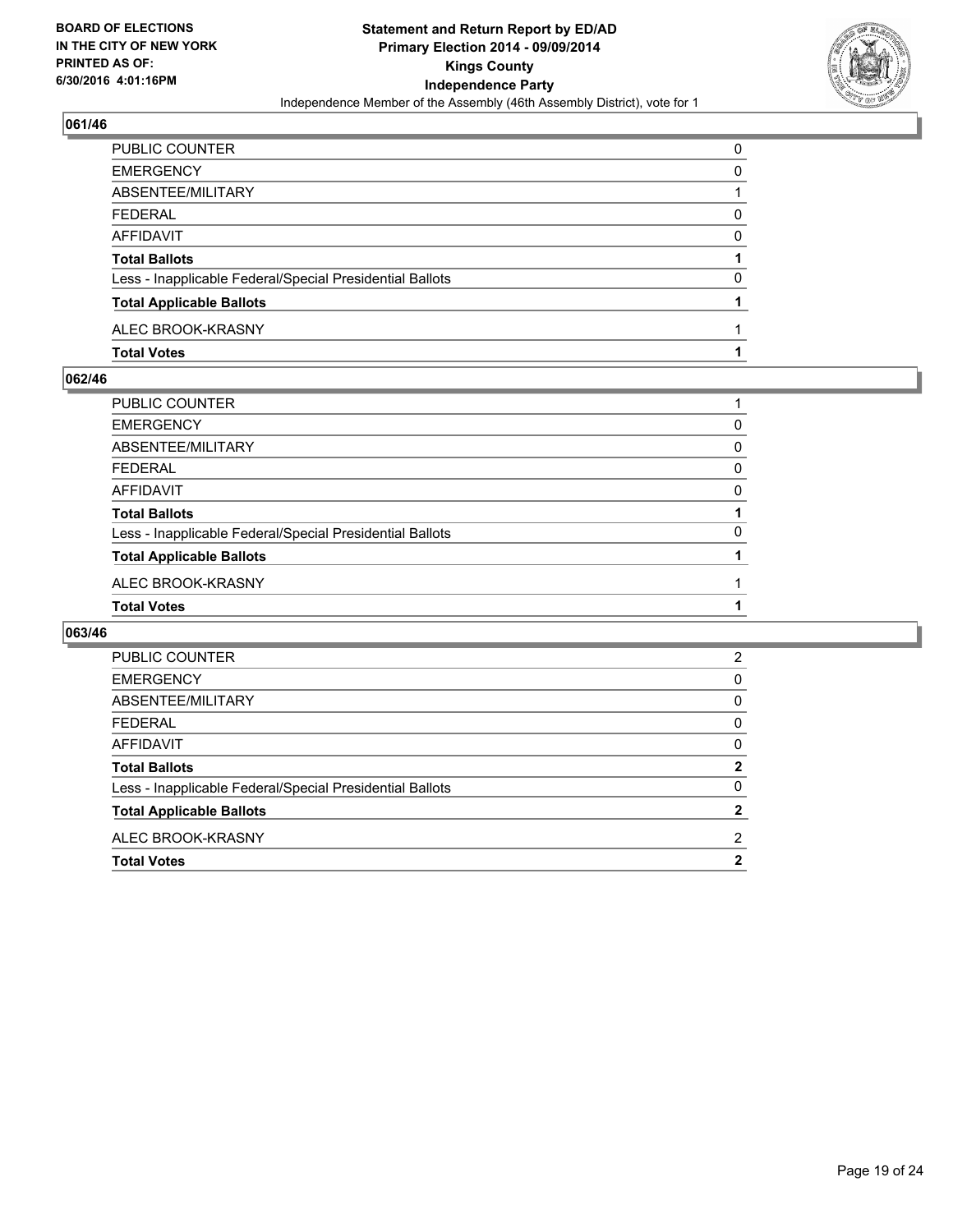

| <b>PUBLIC COUNTER</b>                                    | 3 |
|----------------------------------------------------------|---|
| <b>EMERGENCY</b>                                         | 0 |
| ABSENTEE/MILITARY                                        | 0 |
| <b>FEDERAL</b>                                           | 0 |
| <b>AFFIDAVIT</b>                                         | 0 |
| <b>Total Ballots</b>                                     | 3 |
| Less - Inapplicable Federal/Special Presidential Ballots | 0 |
| <b>Total Applicable Ballots</b>                          | 3 |
| ALEC BROOK-KRASNY                                        | 0 |
| <b>MARTY GOLDEN (WRITE-IN)</b>                           |   |
| STAMATIS LILIKAKIS (WRITE-IN)                            | 2 |
| <b>Total Votes</b>                                       | 3 |

#### **065/46**

| PUBLIC COUNTER                                           |          |
|----------------------------------------------------------|----------|
| <b>EMERGENCY</b>                                         | 0        |
| ABSENTEE/MILITARY                                        | 0        |
| <b>FEDERAL</b>                                           | 0        |
| <b>AFFIDAVIT</b>                                         | 0        |
| <b>Total Ballots</b>                                     |          |
| Less - Inapplicable Federal/Special Presidential Ballots | 0        |
| <b>Total Applicable Ballots</b>                          |          |
| ALEC BROOK-KRASNY                                        | $\Omega$ |
| STAMATIS LILIKAKIS (WRITE-IN)                            |          |
| <b>Total Votes</b>                                       |          |

| <b>EMERGENCY</b><br>0<br>ABSENTEE/MILITARY<br><b>FEDERAL</b><br>0<br><b>AFFIDAVIT</b><br>0<br>$\mathbf{2}$<br><b>Total Ballots</b><br>0<br>Less - Inapplicable Federal/Special Presidential Ballots<br><b>Total Applicable Ballots</b><br>ALEC BROOK-KRASNY<br>0<br>STAMATIS LILIKAKIS (WRITE-IN)<br>2<br><b>Total Votes</b><br>2 | PUBLIC COUNTER |              |
|-----------------------------------------------------------------------------------------------------------------------------------------------------------------------------------------------------------------------------------------------------------------------------------------------------------------------------------|----------------|--------------|
|                                                                                                                                                                                                                                                                                                                                   |                |              |
|                                                                                                                                                                                                                                                                                                                                   |                |              |
|                                                                                                                                                                                                                                                                                                                                   |                |              |
|                                                                                                                                                                                                                                                                                                                                   |                |              |
|                                                                                                                                                                                                                                                                                                                                   |                |              |
|                                                                                                                                                                                                                                                                                                                                   |                |              |
|                                                                                                                                                                                                                                                                                                                                   |                | $\mathbf{2}$ |
|                                                                                                                                                                                                                                                                                                                                   |                |              |
|                                                                                                                                                                                                                                                                                                                                   |                |              |
|                                                                                                                                                                                                                                                                                                                                   |                |              |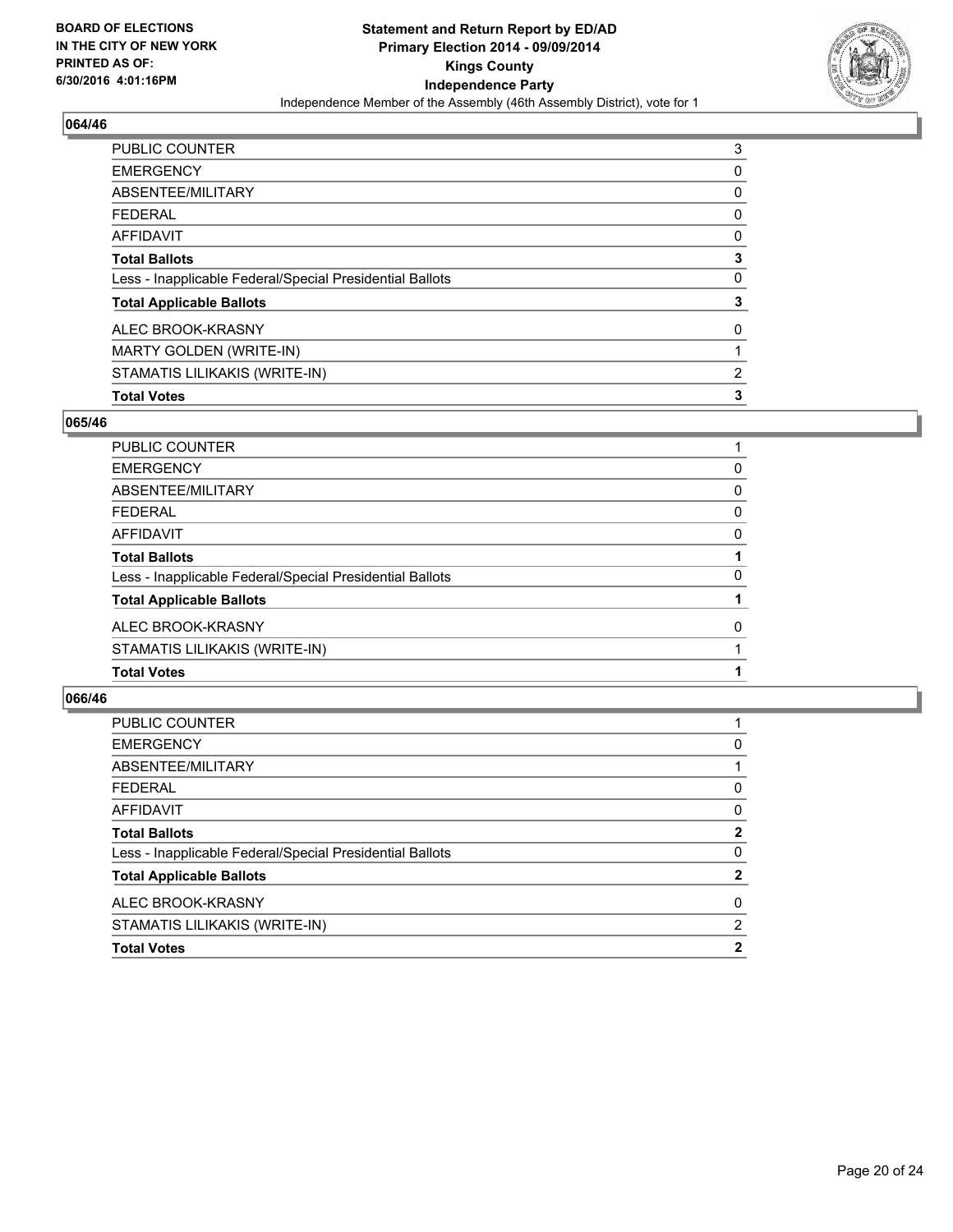

| <b>PUBLIC COUNTER</b>                                    | 2            |
|----------------------------------------------------------|--------------|
| <b>EMERGENCY</b>                                         | 0            |
| ABSENTEE/MILITARY                                        | 0            |
| <b>FEDERAL</b>                                           | 0            |
| <b>AFFIDAVIT</b>                                         | 0            |
| <b>Total Ballots</b>                                     | 2            |
| Less - Inapplicable Federal/Special Presidential Ballots | 0            |
| <b>Total Applicable Ballots</b>                          | $\mathbf{2}$ |
| ALEC BROOK-KRASNY                                        | 0            |
| LUCRETIA REGINA-POTTER (WRITE-IN)                        |              |
| <b>Total Votes</b>                                       |              |
| Unrecorded                                               |              |

#### **068/46**

| PUBLIC COUNTER                                           | 0              |
|----------------------------------------------------------|----------------|
| EMERGENCY                                                | 0              |
| ABSENTEE/MILITARY                                        | $\overline{2}$ |
| FEDERAL                                                  | 0              |
| AFFIDAVIT                                                | 0              |
| <b>Total Ballots</b>                                     | $\mathbf{2}$   |
| Less - Inapplicable Federal/Special Presidential Ballots | 0              |
| <b>Total Applicable Ballots</b>                          | $\mathbf{2}$   |
| ALEC BROOK-KRASNY                                        | 0              |
| STAMATIS LILIKAKIS (WRITE-IN)                            | $\overline{2}$ |
| <b>Total Votes</b>                                       | $\mathbf{2}$   |
|                                                          |                |

| <b>Total Votes</b>                                       | 0 |
|----------------------------------------------------------|---|
| ALEC BROOK-KRASNY                                        | 0 |
| <b>Total Applicable Ballots</b>                          | 0 |
| Less - Inapplicable Federal/Special Presidential Ballots | 0 |
| <b>Total Ballots</b>                                     | 0 |
| <b>AFFIDAVIT</b>                                         | 0 |
| <b>FEDERAL</b>                                           | 0 |
| ABSENTEE/MILITARY                                        | 0 |
| <b>EMERGENCY</b>                                         | 0 |
| PUBLIC COUNTER                                           | 0 |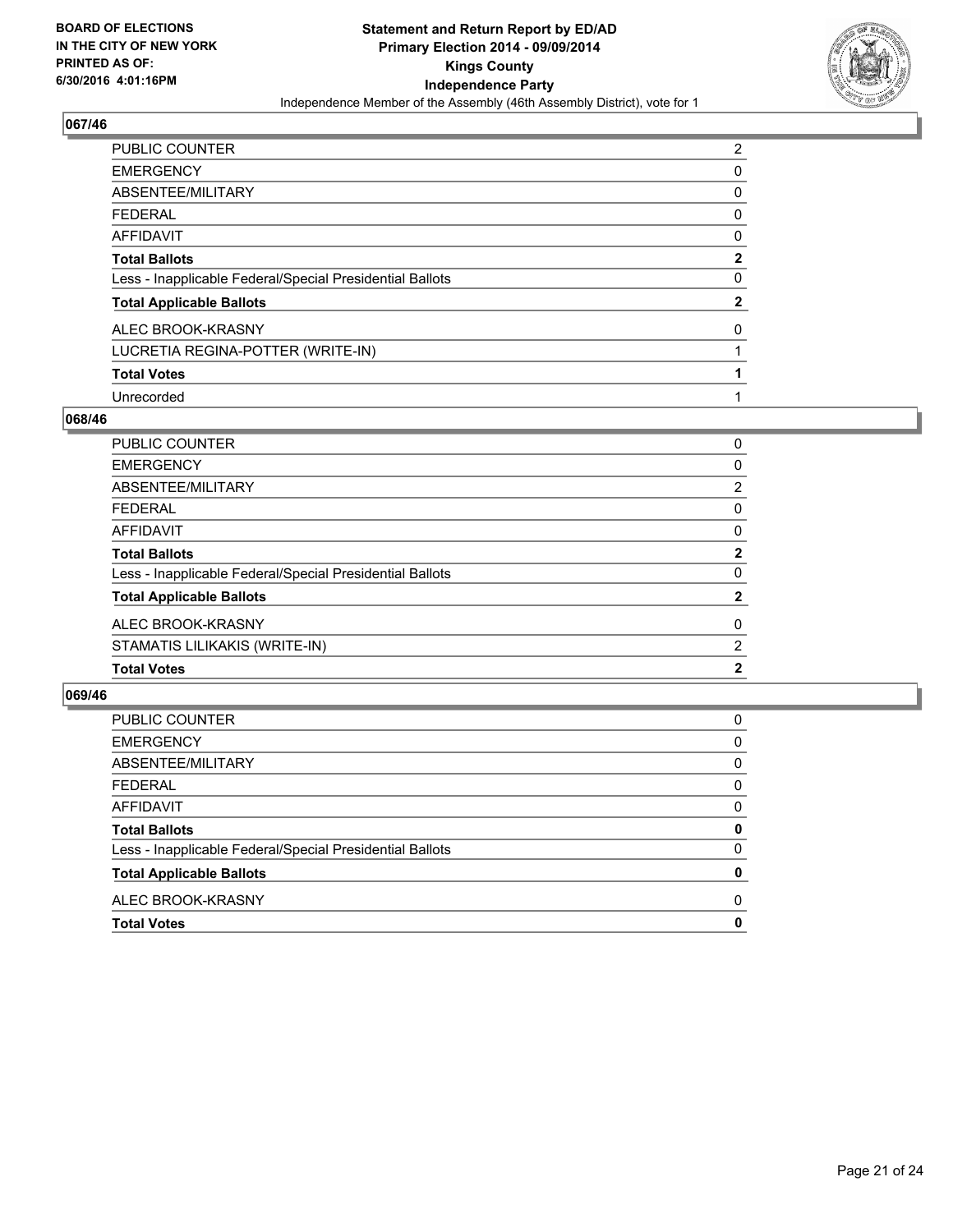

| PUBLIC COUNTER                                           | 0        |
|----------------------------------------------------------|----------|
| <b>EMERGENCY</b>                                         | 0        |
| ABSENTEE/MILITARY                                        | 0        |
| <b>FEDERAL</b>                                           | 0        |
| <b>AFFIDAVIT</b>                                         | 0        |
| <b>Total Ballots</b>                                     | 0        |
| Less - Inapplicable Federal/Special Presidential Ballots | 0        |
| <b>Total Applicable Ballots</b>                          | 0        |
| ALEC BROOK-KRASNY                                        | $\Omega$ |
| <b>Total Votes</b>                                       | 0        |

## **071/46**

| <b>Total Votes</b>                                       |   |
|----------------------------------------------------------|---|
| STAMATIS LILIKAKIS (WRITE-IN)                            |   |
| ALEC BROOK-KRASNY                                        | 0 |
| <b>Total Applicable Ballots</b>                          |   |
| Less - Inapplicable Federal/Special Presidential Ballots | 0 |
| <b>Total Ballots</b>                                     |   |
| <b>AFFIDAVIT</b>                                         | 0 |
| <b>FEDERAL</b>                                           | 0 |
| ABSENTEE/MILITARY                                        |   |
| <b>EMERGENCY</b>                                         | 0 |
| PUBLIC COUNTER                                           | 0 |

## **072/46**

| <b>Total Votes</b>                                       | 0        |
|----------------------------------------------------------|----------|
| ALEC BROOK-KRASNY                                        | 0        |
| <b>Total Applicable Ballots</b>                          | 0        |
| Less - Inapplicable Federal/Special Presidential Ballots | $\Omega$ |
| <b>Total Ballots</b>                                     | 0        |
| AFFIDAVIT                                                | 0        |
| <b>FEDERAL</b>                                           | 0        |
| ABSENTEE/MILITARY                                        | 0        |
| <b>EMERGENCY</b>                                         | 0        |
| <b>PUBLIC COUNTER</b>                                    | 0        |

| <b>PUBLIC COUNTER</b>                                    |   |
|----------------------------------------------------------|---|
| <b>EMERGENCY</b>                                         | 0 |
| ABSENTEE/MILITARY                                        | 0 |
| <b>FEDERAL</b>                                           | 0 |
| AFFIDAVIT                                                | 0 |
| <b>Total Ballots</b>                                     |   |
| Less - Inapplicable Federal/Special Presidential Ballots | O |
| <b>Total Applicable Ballots</b>                          |   |
| ALEC BROOK-KRASNY                                        |   |
| <b>Total Votes</b>                                       |   |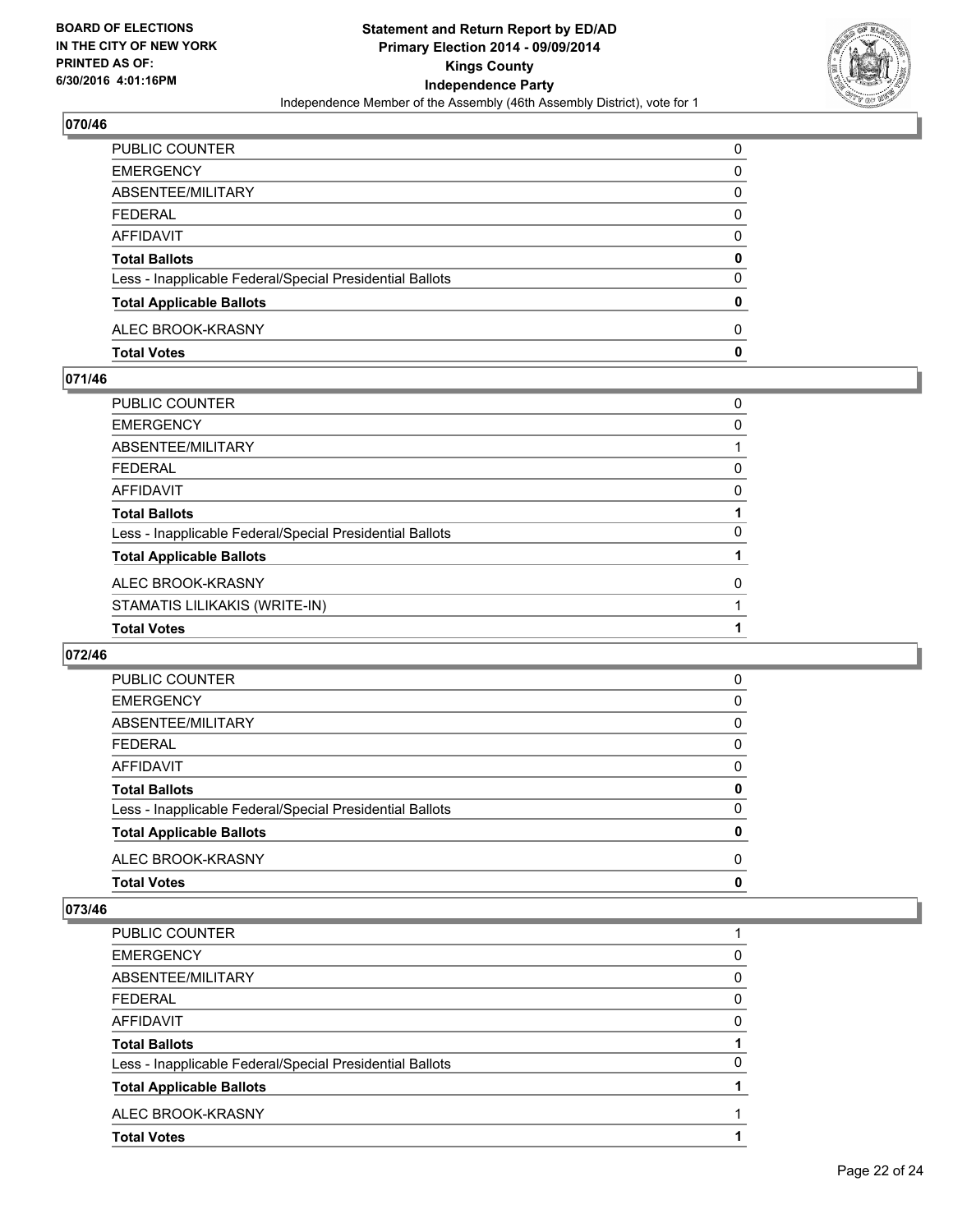

| PUBLIC COUNTER                                           | 0        |
|----------------------------------------------------------|----------|
| <b>EMERGENCY</b>                                         | 0        |
| ABSENTEE/MILITARY                                        | 0        |
| <b>FEDERAL</b>                                           | 0        |
| <b>AFFIDAVIT</b>                                         | 0        |
| <b>Total Ballots</b>                                     | 0        |
| Less - Inapplicable Federal/Special Presidential Ballots | 0        |
| <b>Total Applicable Ballots</b>                          | 0        |
| ALEC BROOK-KRASNY                                        | $\Omega$ |
| <b>Total Votes</b>                                       | 0        |

## **075/46**

| PUBLIC COUNTER                                           | 0 |
|----------------------------------------------------------|---|
| EMERGENCY                                                | 0 |
| ABSENTEE/MILITARY                                        | 0 |
| FEDERAL                                                  | 0 |
| AFFIDAVIT                                                | 0 |
| <b>Total Ballots</b>                                     | 0 |
| Less - Inapplicable Federal/Special Presidential Ballots | 0 |
| <b>Total Applicable Ballots</b>                          | 0 |
| ALEC BROOK-KRASNY                                        | 0 |
| <b>Total Votes</b>                                       | 0 |
|                                                          |   |

## **076/46 COMBINED into: 075/46**

| <b>Total Votes</b>                                       | 0        |
|----------------------------------------------------------|----------|
| ALEC BROOK-KRASNY                                        | 0        |
| <b>Total Applicable Ballots</b>                          | 0        |
| Less - Inapplicable Federal/Special Presidential Ballots | 0        |
| <b>Total Ballots</b>                                     | 0        |
| AFFIDAVIT                                                | 0        |
| <b>FEDERAL</b>                                           | 0        |
| ABSENTEE/MILITARY                                        | $\Omega$ |
| <b>EMERGENCY</b>                                         | 0        |
| PUBLIC COUNTER                                           | 0        |